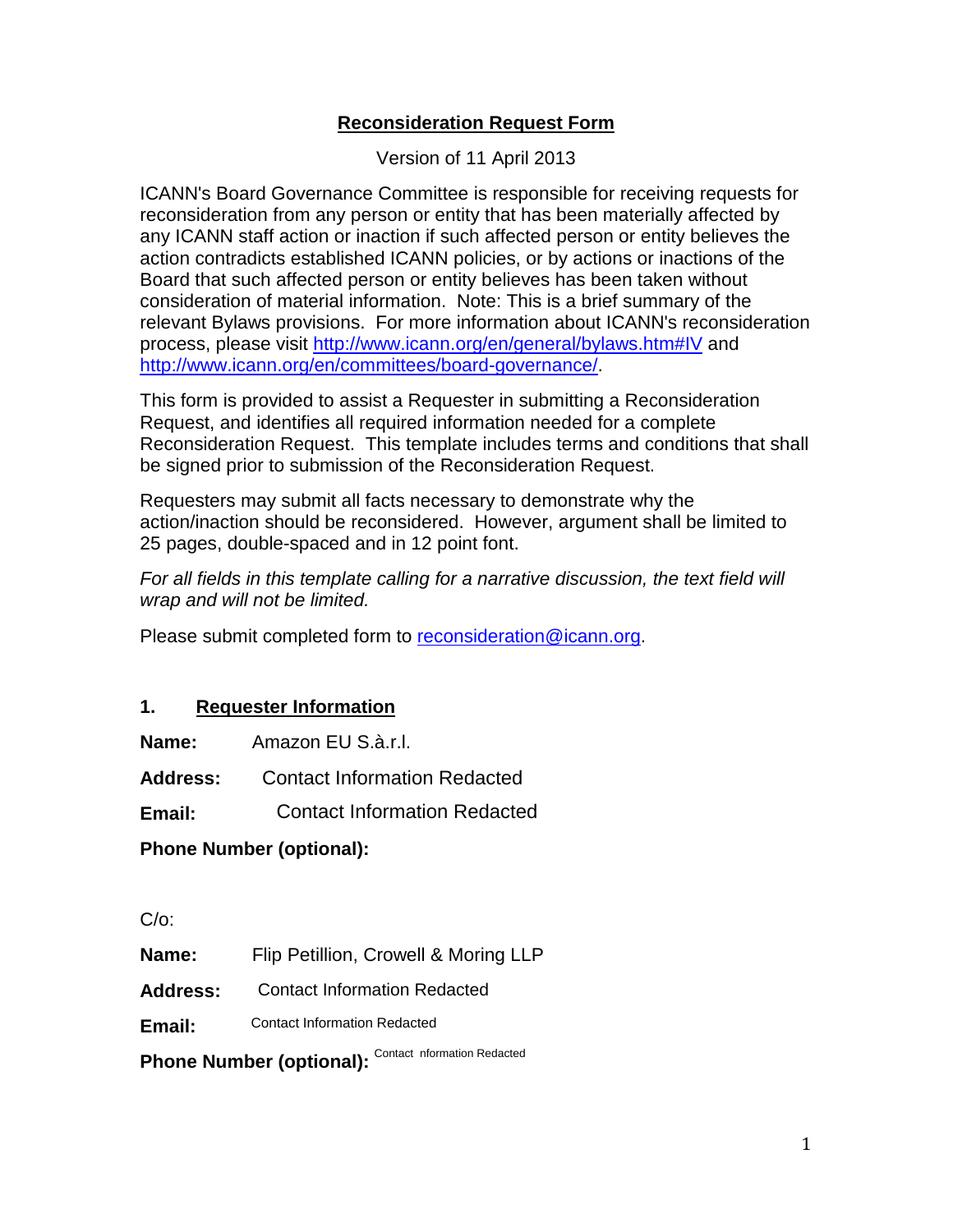(Note: ICANN will post the Requester's name on the Reconsideration Request page at http://www.icann.org/en/committees/board-governance/requests-forreconsideration-en.htm. Requestors address, email and phone number will be removed from the posting.)

## **2. Request for Reconsideration of (check one only):**

## **\_X\_\_ Board action/inaction**

**\_\_\_ Staff action/inaction** 

#### **3. Description of specific action you are seeking to have reconsidered.**

(Provide as much detail as available, such as date of Board meeting, reference to Board resolution, etc. You may provide documents. All documentation provided will be made part of the public record.)

Amazon EU S.à.r.l (hereinafter 'Amazon') seeks reconsideration of both actions and inactions of ICANN's Board of Directors. The specific actions/inactions of the Board are set forth in more detail below, specifically in response to Questions 8 and 10, and relate to the Board New gTLD Program Committee's ('NGPC') Resolution 2014.05.14.NG03, approved on May 14, 2014 and published on May 16, 2014 (hereinafter, the 'Decision'), attached as **Annex 1**. In sum, the Affirmation of Commitments, Article 7, requires "ICANN commits to provide a thorough and reasoned explanation of decisions taken, the rationale thereof and the sources of data and information on which ICANN relied." The NGPC itself notes at the outset of its Decision that the GAC, an advisory committee created by and for ICANN and thus falling within the same governing principles as all other ICANN-created entities, provided no thorough or reasoned explanation of its decision. Instead of rejecting the GAC Advice or conducting its own investigation to determine and record the rationale in a transparent manner,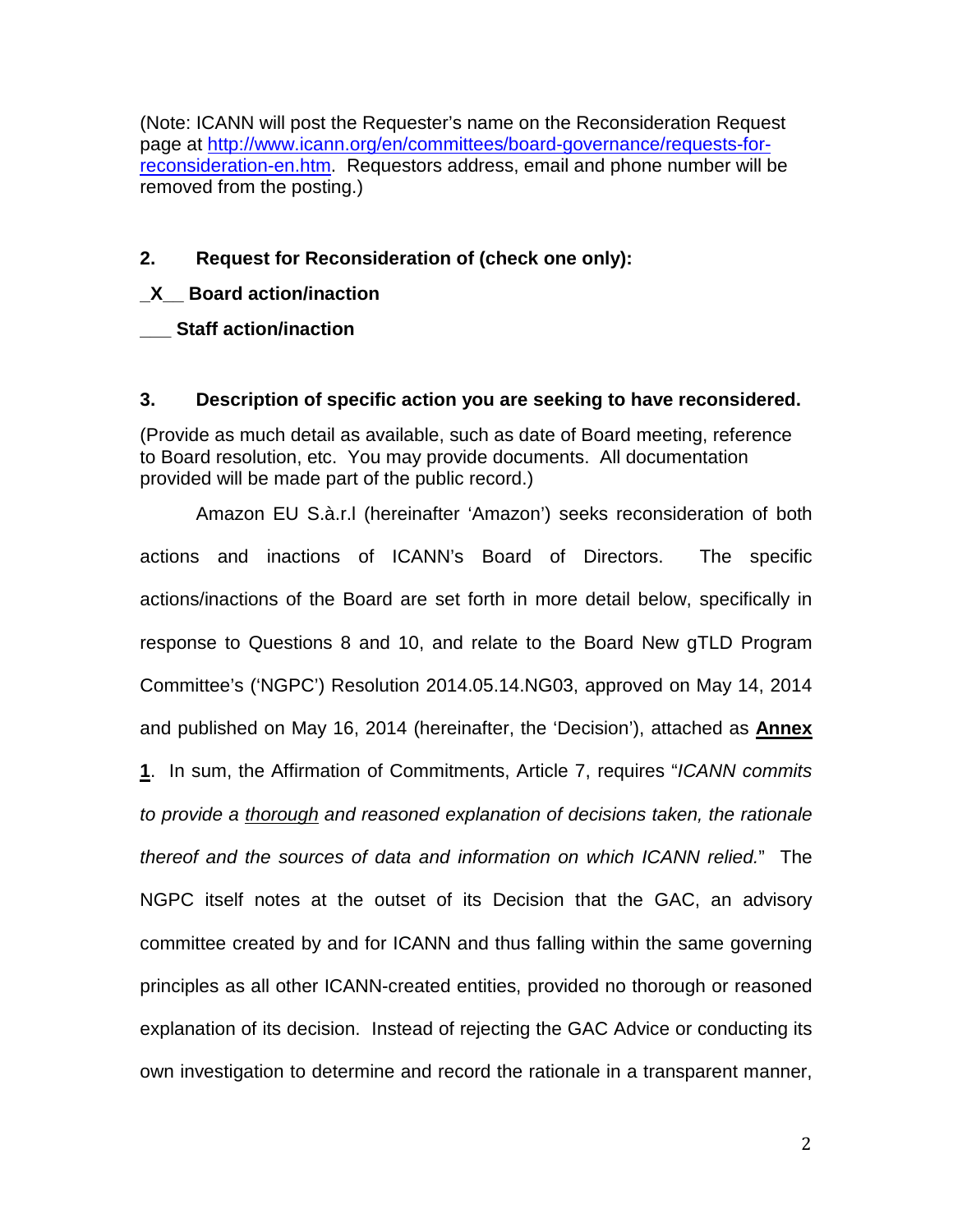as is the duty of the Board of Directors, the NGPC instead relied upon the specific statements of two interested governments as the consensus opinion of the GAC. The NGPC (1) failed to take into consideration material information, (2)

relied on false and inaccurate information, (3) failed to take material action, and

(4) took actions in clear violation of ICANN's obligations under its Articles of

Incorporation, Bylaws, Affirmation of Commitments and established policies.

## **4. Date of action/inaction:**

(Note: If Board action, this is usually the first date that the Board posted its resolution and rationale for the resolution or for inaction, the date the Board considered an item at a meeting.)

On May 16, 2014 at 21:12 PDT (May 17, 2014 at 4:12AM UTC) the Board

published the Decision apparently taken on May 14, 2014 (**Annex 2**).

## **5. On what date did you became aware of the action or that action would not be taken?**

(Provide the date you learned of the action/that action would not be taken. If more than fifteen days has passed from when the action was taken or not taken to when you learned of the action or inaction, please provide discussion of the gap of time.)

Amazon learned of the Decision on Friday May 16, 2014 at 21:20 PDT.

## **6. Describe how you believe you are materially affected by the action or inaction:**

Amazon applied for the gTLD strings .AMAZON (application ID 1-1315-

58086), .アマゾン (application ID 1-1318-83995) and .亚马逊 (application ID 1-

1318-5591) (collectively, the 'Amazon Applications' or 'Applications' or

'.AMAZON gTLDs'). By accepting ICANN's Governmental Advisory Committee's

("GAC") untimely advice against the Applications, ICANN's Board of Director's

New gTLD Program Committee ("NGPC") prevents Amazon from operating and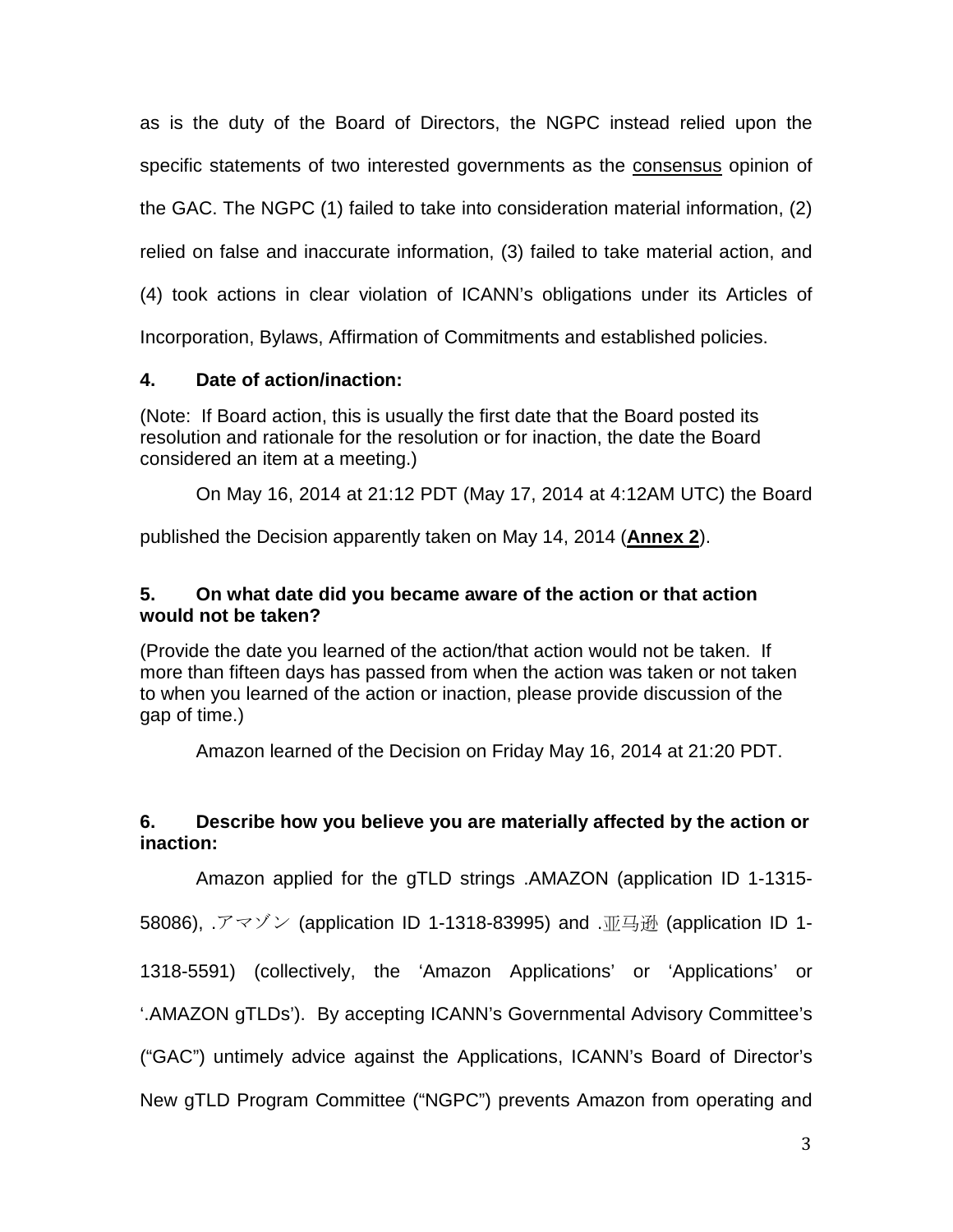benefiting from the applied for .AMAZON gTLDs strings in connection with Amazon's globally well-known trade name and trademarks – in which Amazon has invested significant resources – and interferes with Amazon's legally protected rights in a discriminatory manner. Preventing Amazon from operating the applied for .AMAZON gTLDs in connection with its globally well-known trade name and trademarks, while allowing others to proceed, creates serious harm for a company operating primarily on the Internet.

As with other companies, Amazon places paramount importance on protecting one of its most valuable assets – its trademark "AMAZON" –. Amazon's AMAZON trademarks are registered, along with AMAZON-formative marks such as AMAZON.COM, AMAZON and Design, 亚马逊, and アマゾン (collectively "AMAZON Marks"), more than 1300 times in over 149 countries world-wide. This includes registrations for AMAZON Marks in the trademark offices and ccTLDs of Brazil, Peru, and the other regions that claim Amazon should not be allowed to use its global mark as a gTLD. The Decision has the effect of creating a new international legal rubric that interferes with existing international and national laws that protect Amazon and the AMAZON Marks. Allowing the GAC to create far-reaching new rules and non-transparent policies on the back of a single applicant seriously undermines ICANN's multistakeholder model and the GNSO policy development process.

## **7. Describe how others may be adversely affected by the action or inaction, if you believe that this is a concern.**

ICANN's failure to follow the policies created by the GNSO as well as its own Bylaws, Articles of Incorporation, and the Affirmation of Commitments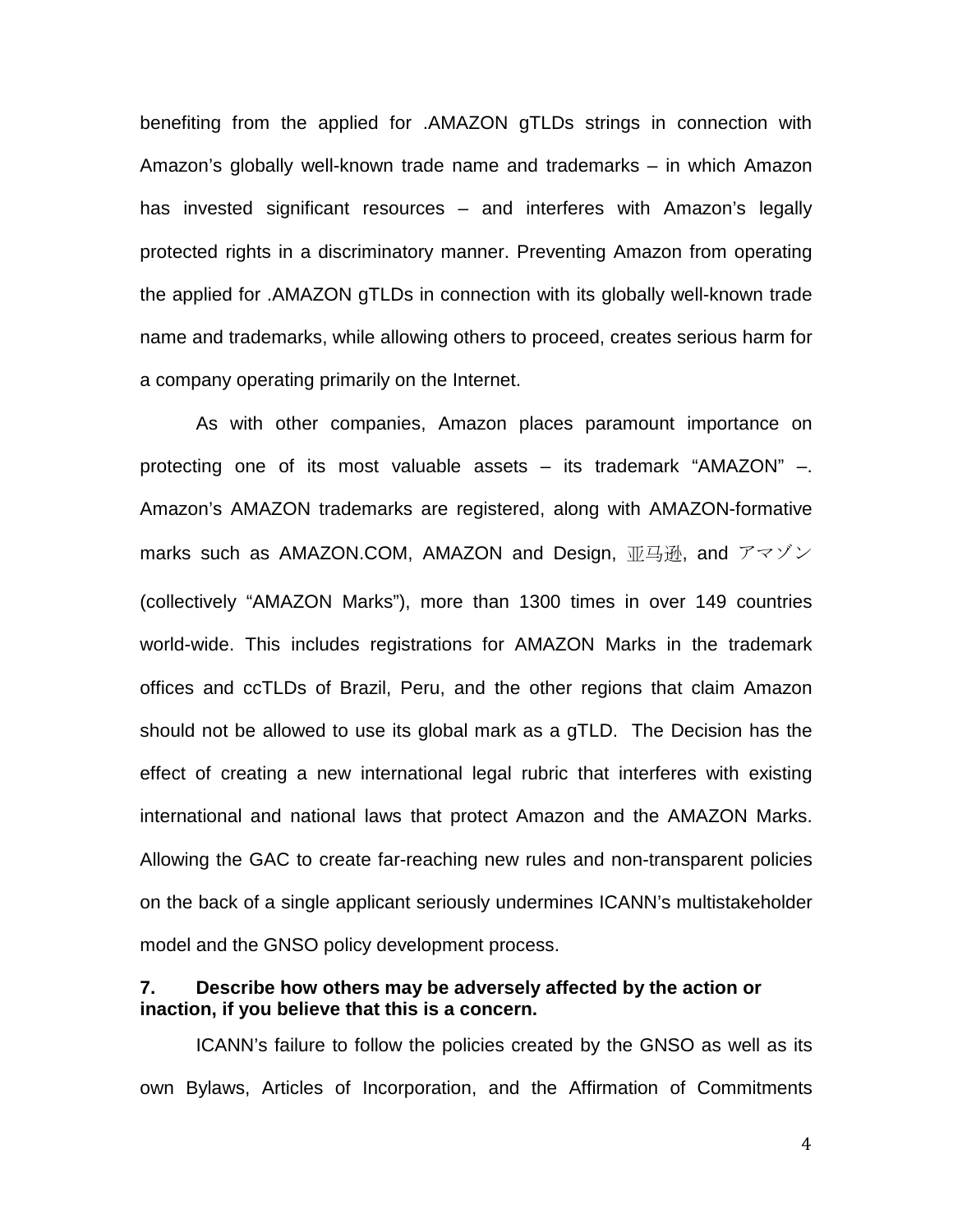creates inconsistency, injects unfairness and a lack of transparency in the process, and calls into question the fairness of the gTLD program as a whole. The Decision creates dangerous precedence that will embolden other governments and future Boards to circumvent or ignore proper legal processes and multi-stakeholder created policy, with no accountability for their actions. Such action will inevitably have a chilling effect on new entrants into the gTLD space.

In addition, the Decision goes against the core objectives of the new gTLD

program: opening up the top level of the Internet's namespace to foster diversity

and to encourage competition for the benefit of Internet users across the globe.

Rejecting the Amazon Applications unjustifiably limits both of these objectives.

## **8. Detail of Board or Staff Action – Required Information**

**Staff Action:** If your request is in regards to a staff action or inaction, please provide a detailed explanation of the facts as you understand they were provided to staff prior to the action/inaction presented to the staff and the reasons why the staff's action or inaction was inconsistent with established ICANN policy(ies). Please identify the policy(ies) with which the action/inaction was inconsistent. The policies that are eligible to serve as the basis for a Request for Reconsideration are those that are approved by the ICANN Board (after input from the community) that impact the community in some way. When reviewing staff action, the outcomes of prior Requests for Reconsideration challenging the same or substantially similar action/inaction as inconsistent with established ICANN policy(ies) shall be of precedential value.

**Board action**: If your request is in regards to a Board action or inaction, please provide a detailed explanation of the material information not considered by the Board. If that information was not presented to the Board, provide the reasons why you did not submit the material information to the Board before it acted or failed to act. "Material information" means any information that is material to the decision.

If your request is in regards to a Board action or inaction that you believe is based upon inaccurate, false, or misleading materials presented to the Board and those materials formed the basis for the Board action or inaction being challenged, provide a detailed explanation as to whether an opportunity existed to correct the material considered by the Board. If there was an opportunity to do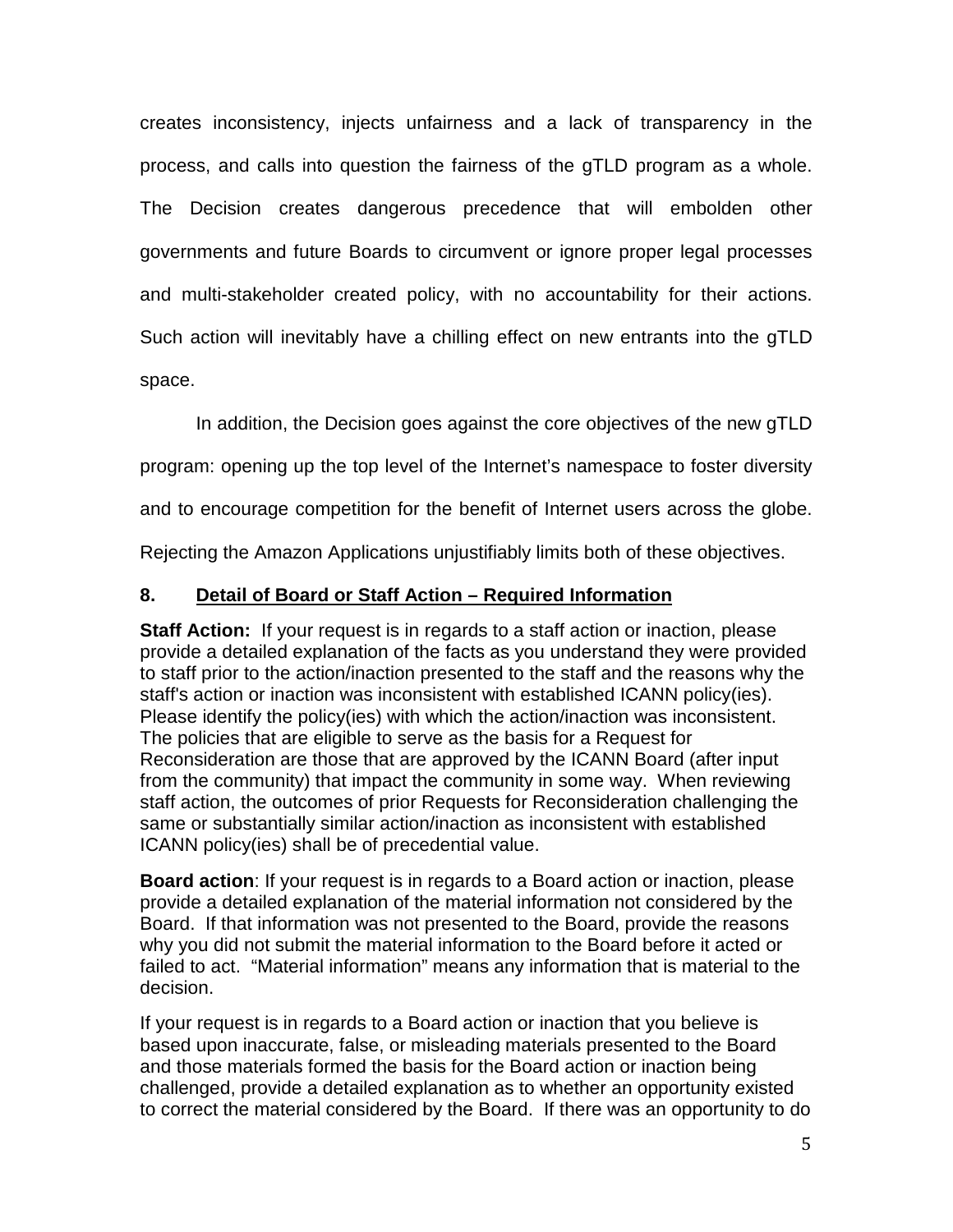so, provide the reasons that you did not provide submit corrections to the Board before it acted or failed to act.

Reconsideration requests are not meant for those who believe that the Board made the wrong decision when considering the information available. There has to be identification of material information that was in existence of the time of the decision and that was not considered by the Board in order to state a reconsideration request. Similarly, new information – information that was not yet in existence at the time of the Board decision – is also not a proper ground for reconsideration. Please keep this guidance in mind when submitting requests.

## **Provide the Required Detailed Explanation here:**

(You may attach additional sheets as necessary.)

As will be demonstrated in greater detail below, the NGPC (1) disregarded material information, (2) relied on false and inaccurate material information, (3) failed to take material action, and (4) took action in violation of GNSO-created policy and ICANN's own Articles of Incorporation, Bylaws and Affirmation of Commitments.

## **I. The NGPC Failed to Deny GAC Advice that was Not Timely Submitted Per the Applicant Guidebook**

The NGPC acknowledges that its decision to reject the Applications is based on the GAC Advice issued by the GAC from the Durban Communique. "Whereas, the GAC met during the ICANN 47 meeting in Durban and issued a Communique on 18 July 2013[.] Whereas, the GAC advised the ICANN Board in its Durban Communique that the GAC reached 'consensus on GAC Objection Advice according to Module 3.1 part I of the Applicant Guidebook[.]'"

The Applicant Guidebook ('AGB') states, "to be considered by the Board during the evaluation process, the GAC Advice on new gTLDs must be submitted by the close of the objection filing period." (AGB, § 1.1.2.7; §3.1) ICANN's objection filing period closed on 13 March 2013.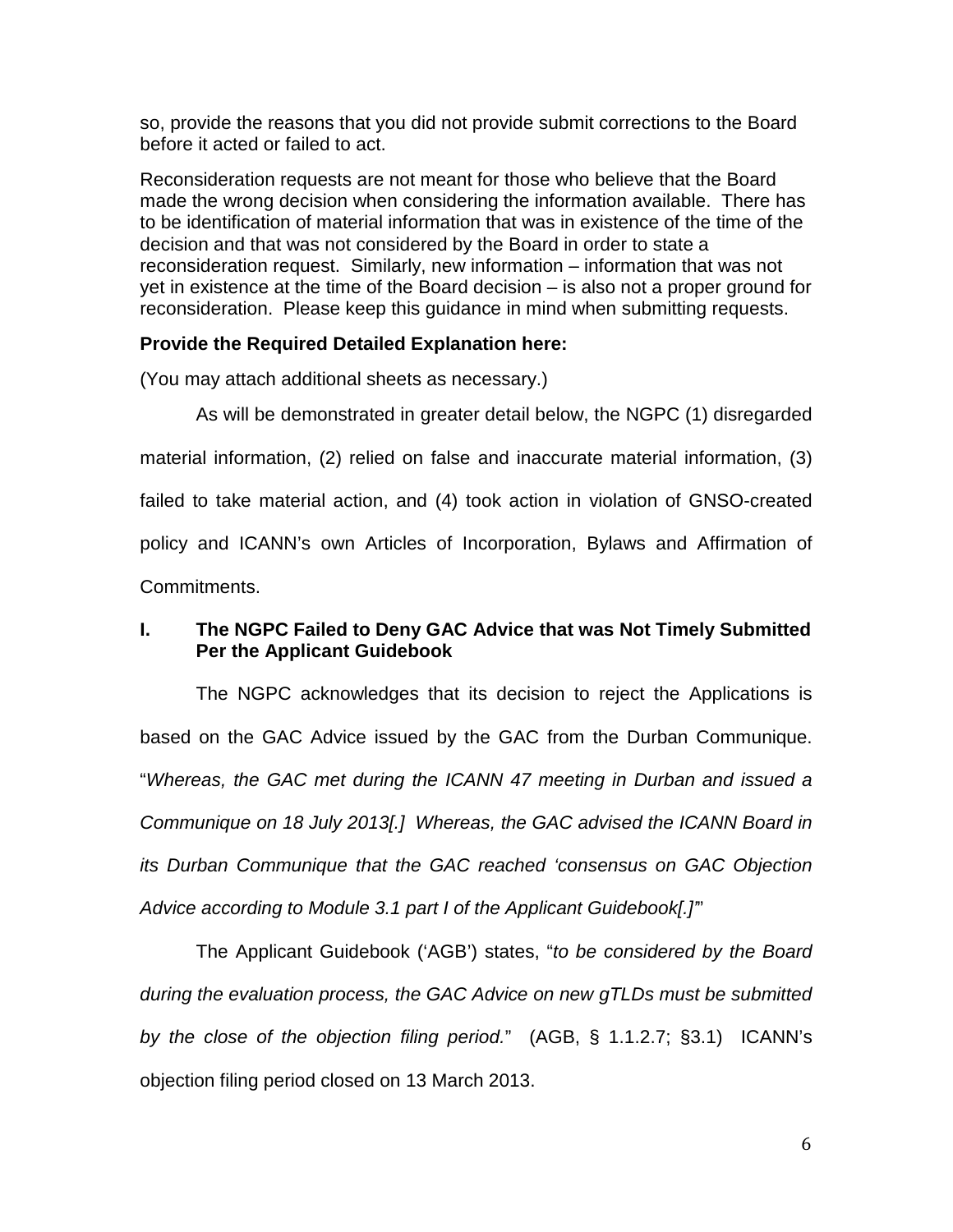The GAC issued its first Advice in relation to new gTLD applicants almost a month after the close of the objection filing period, on April 11, 2013 in its Beijing Communique. At that time the GAC was able to obtain consensus advice against two applications, but failed in its attempts to get consensus advice against the Amazon Applications. The GAC listed the Amazon Applications along with other strings such as .SPA, .WINE and .VIN, which the GAC identified as "gTLD strings where further GAC consideration may be warranted". At that point, the NGPC should have treated the GAC advice found in the Beijing Communique as it has otherwise treated advice against .SPA, .WINE and .VIN, as unable to obtain consensus. There was no basis for the GAC to postpone its attempts to reach consensus until after the close of the objection period, and certainly not until after the Beijing Advice. Similarly, there is no basis for the GAC to fail to report its unsuccessful attempts to obtain consensus advice against the Amazon Applications, and then to allow a second vote at another meeting several months later.

The failure of the GAC to provide timely advice was first put forward to the NGPC in Amazon's 10 May 2013 Response to the Beijing Advice. The NGPC has continuously failed to address the impact of accepting GAC Advice submitted in an untimely manner in violation of the AGB as part of its overall deliberations.

#### **II. The NGPC Failed to Show Why the GAC Advice is "Exceptional" Per the Applicant Guidebook**

Not only is the GAC's Durban Advice untimely (supra), there is nothing in the GAC Advice or NGPC Resolution explaining why the Board believes that the circumstances under which the Applications were filed or their content is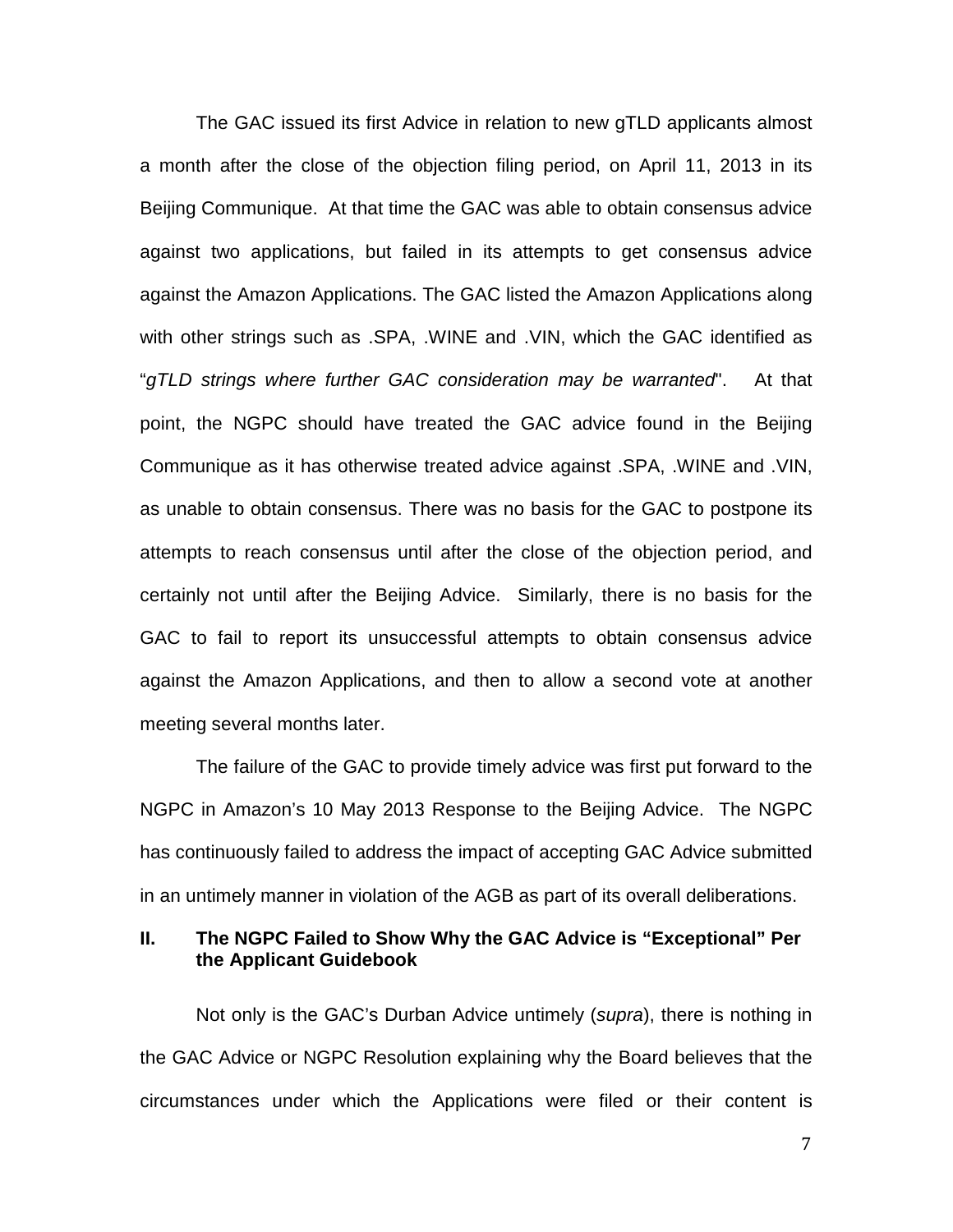"exceptional." Section 5.1 of the AGB states, "[u]nder exceptional circumstances, the Board may individually consider a gTLD application."

All three of Amazon's Applications passed initial evaluation, including the geographic review panel. All three successfully defended against community objections brought by the Independent Objector (who made the same arguments put forth by the Governments of Peru and Brazil to the GAC). No timely consensus advice was issued and, as noted by the NGPC, no clarification was given as to the rationale for the untimely advice.

The NGPC fails to explain why the facts in this case are "exceptional" – or "so exceptional as to move the NGPC to individually consider the Amazon Applications" – as opposed to those found in other similarly situated applications. As this creates disparate treatment with other applications, this cannot be considered immaterial.

## **III. The NGPC Failed to Apply the Appropriate GAC Governing Principles to the GAC Advice**

The NGPC claims the AGB provides that GAC Advice creates "a strong presumption for the ICANN Board that the application should not proceed."

Amazon refutes that the GAC had the right, under the AGB as created by the ICANN community (described in detail in Amazon's August 23, 2013 Response to the ICANN Board of Directors on the GAC Durban Advice), to object to the Amazon Applications based on the 2007 GAC Principles. For the sake of argument, however, even if the GAC did have the right to make this objection, the only GAC Advice that can be taken into account under the rules of the AGB is, arguably, the Beijing GAC Advice from April 2013. And, as already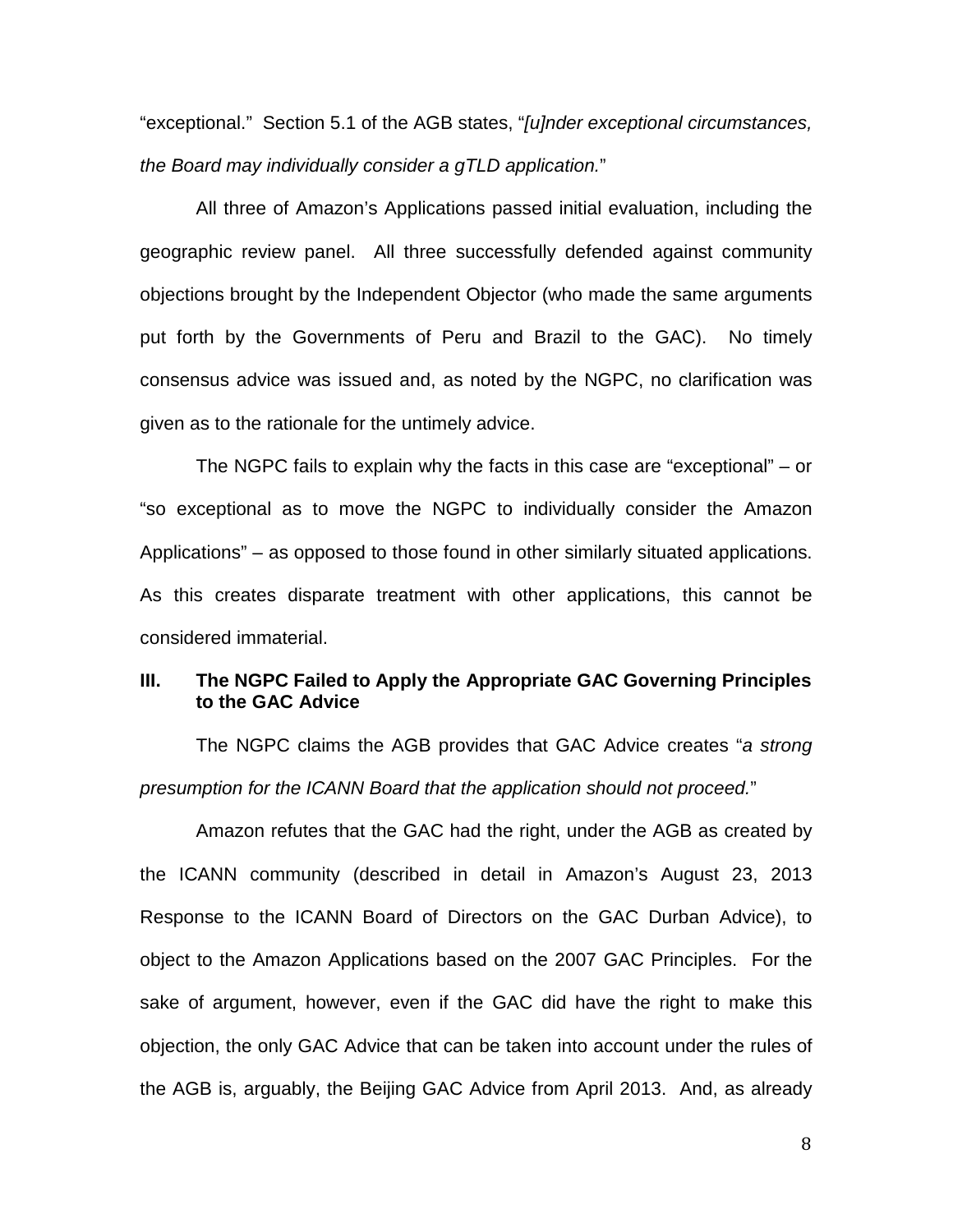noted, under the Beijing GAC Advice, the NGPC should have treated the Amazon Applications in the same manner it treated the applications for .SPA, .WINE and .VIN (or should have allowed the Amazon Applications to proceed as no consensus was reached against these applications).

The Durban GAC Advice, therefore, should be reviewed by the NGPC as it would review any other GAC Advice. As noted by the NGPC in the Decision, "the ICANN Bylaws require the Board to take into account the GAC's advice on public policy matters in the formulation and adoption of the policies." In other words, ICANN's Bylaws do not apply a "strong presumption" to GAC Advice – particularly GAC Advice that does not contain a detailed explanation of how the advice affects public policy or the reasons for the "consensus" advice.

As a result the NGPC failed to apply the appropriate principles governing the review of GAC Advice.

And even if the GAC Advice created a strong presumption, quod non, this does not prevent the NGPC from rejecting the GAC Advice, provided the NGPC gives "a rationale for doing so" (AGB, §1.1.2.7). As demonstrated by Amazon in its response to the Durban communiqué and in its subsequent communications, accepting the GAC Advice would violate various provisions of ICANN's Bylaws, Articles of Incorporation and Affirmation of Commitments. Not only did Amazon provide the NGPC with a rationale for rejecting the GAC Advice, it showed that the NGPC had no choice but to reject the GAC Advice. As a result, any presumption that could have been created by the GAC Advice was clearly rebutted by Amazon's communications (which the NGPC failed to consider).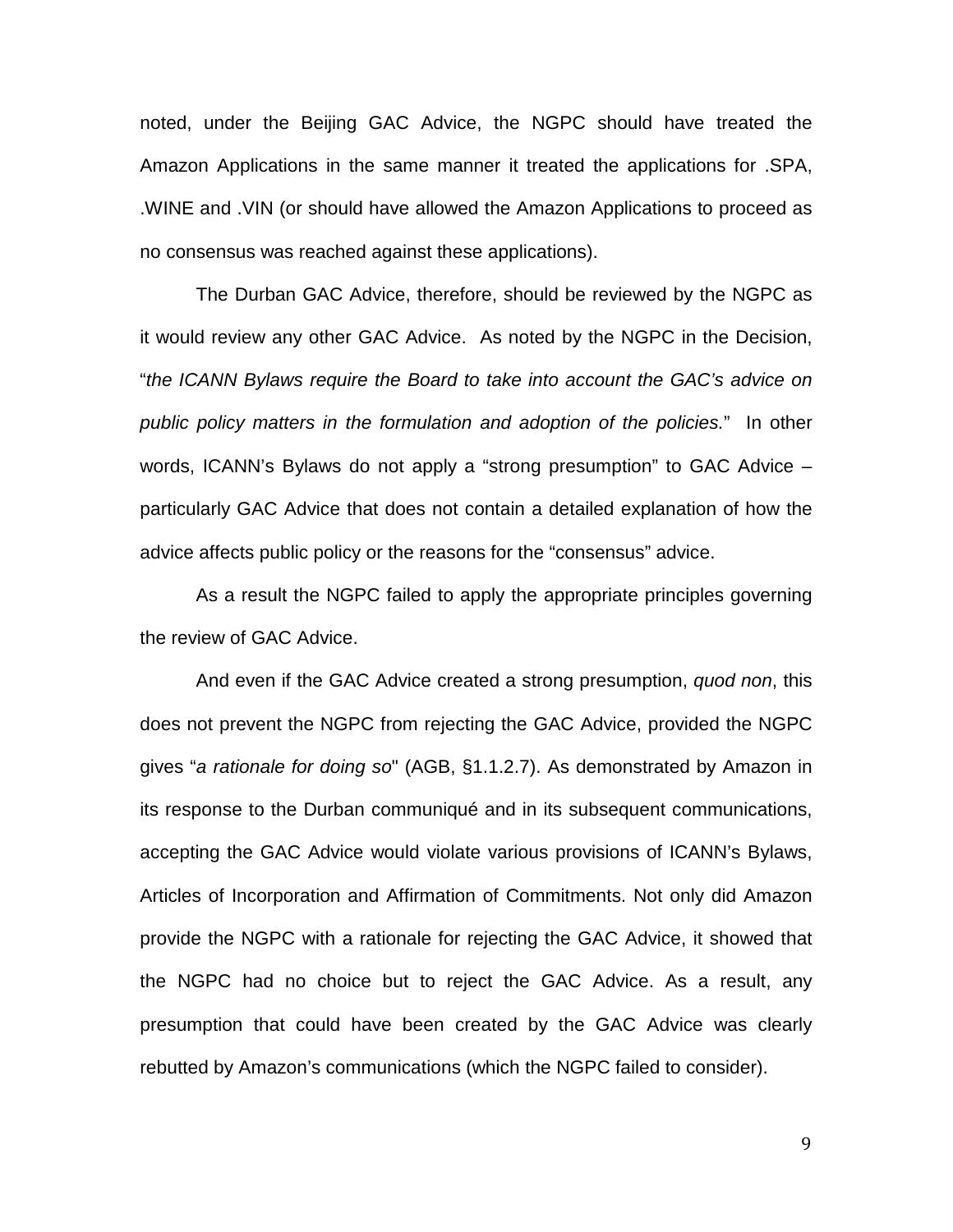## **IV. The NGPC Improperly Reviewed an Early Warning as Rationale for GAC Advice**

The Decision states "[a]lthough the NGPC does not have the benefit of the rationale relied upon by the GAC in issuing its consensus advice in the Durban Communique on the applications for .AMAZON (and related IDNs) the NGPC considered the reason/rationale provided in the GAC Early Warning submitted on behalf of the governments of Brazil and Perul.<sup>"</sup> An Early Warning is not GAC rationale for consensus GAC Advice. The AGB is clear that an Early Warning is "a notice only. It is not a formal objection, nor does it directly lead to a process that can result in rejection of the application." (AGB, §1.1.2.4) In addition, "GAC Consensus is not required for a GAC Early Warning to be issued." (Id. (emphasis added)) Finally, an Early Warning is not even required before the GAC can issue consensus advice.

The rationale provided in the Early Warning and relied upon by the NGPC reflects only the concerns of two governments and cannot be used as the consensus rationale of the entire GAC. The NGPC should not have relied upon the Early Warning in making its Decision and, should, instead, have conducted further inquiry of the GAC as to the basis and reason for the consensus advice. The NGPC's failure to perform this inquiry, is an unjustified refusal to consider material information. In addition, by relying on the opinions of two governments as representative of the consensus of the GAC, the NGPC is inaccurately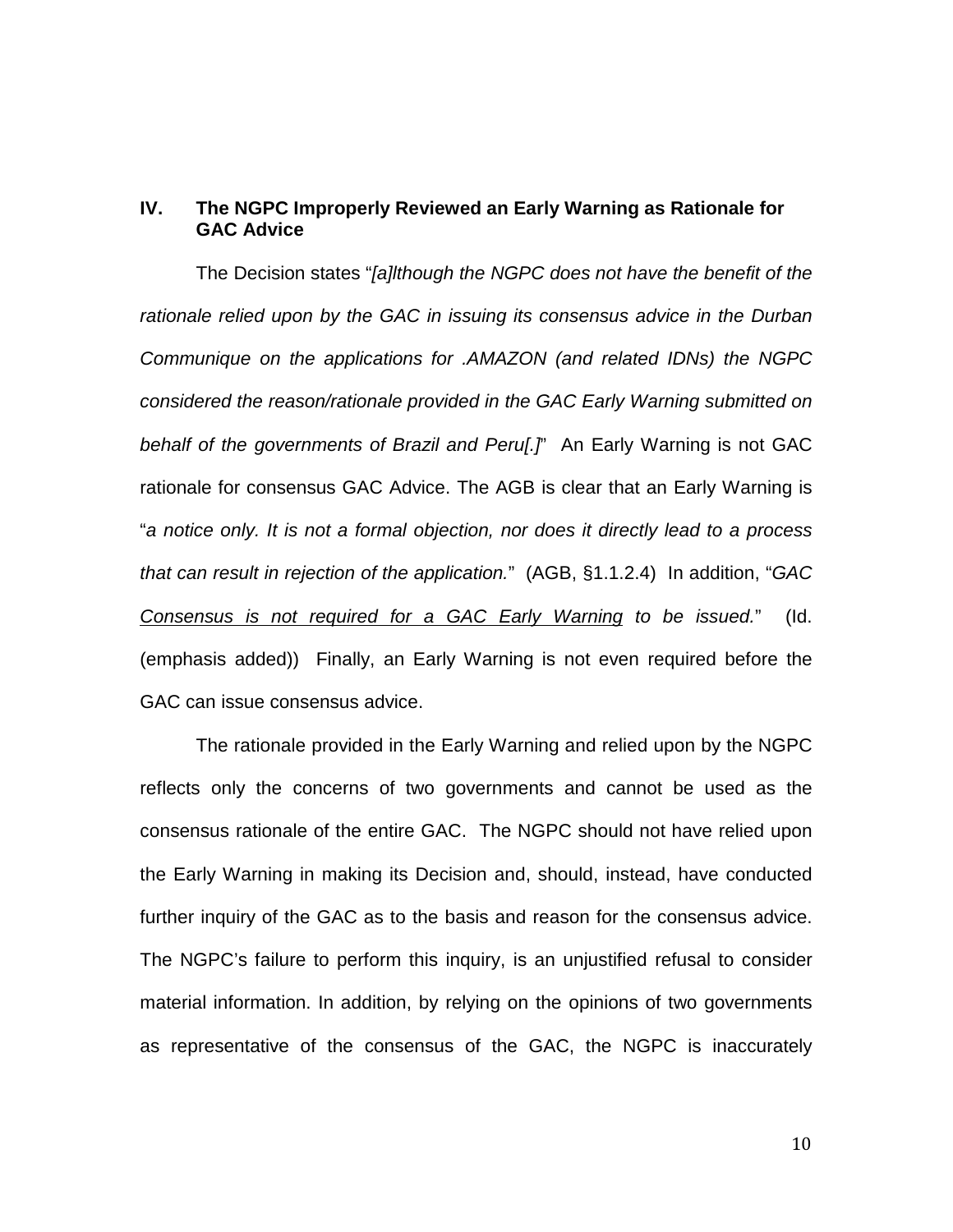presenting this information and is relying on the false premise that this information contains the rationale for the GAC Advice.

### **V. The NGPC Took the Advice of Two Governments in Violation of the Applicant Guidebook and ICANN Bylaws and Articles of Incorporation and Failed to Consider Material Information**

The Decision states that "the concerns raised by the relevant parties highlight the difficulty of the issue." In the matter of the NGPC's review of GAC consensus advice, however, the only relevant parties are the GAC and Amazon. Instead of considering the GAC rationale or, in its absence making the appropriate inquiry into the rationale, the NGPC accepts the views of two governments and infers that these opinions represent consensus advice of all GAC members.

The GAC has not expressed any explanation of how or why it arrived at its late consensus opinion that the Amazon Applications should not proceed. The GAC website states that "the GAC produces various kinds of written advice for communication to the Board, including: 1) letters signed by the GAC Chair on behalf of the GAC; and 2) communiques and submissions endorsed by the GAC at face-to-face GAC meetings." In addition, Article XII of the GAC's Operating Principles states, "[a]dvice from the GAC to the ICANN Board shall be communicated through the Chair." The only communications regarding consensus advice from the GAC itself are contained in the Beijing, Durban, Buenos Aires and Singapore Communiques.

Two individual countries, Brazil and Peru, who have representatives within the GAC, expressed concerns with the .AMAZON application as reflected in an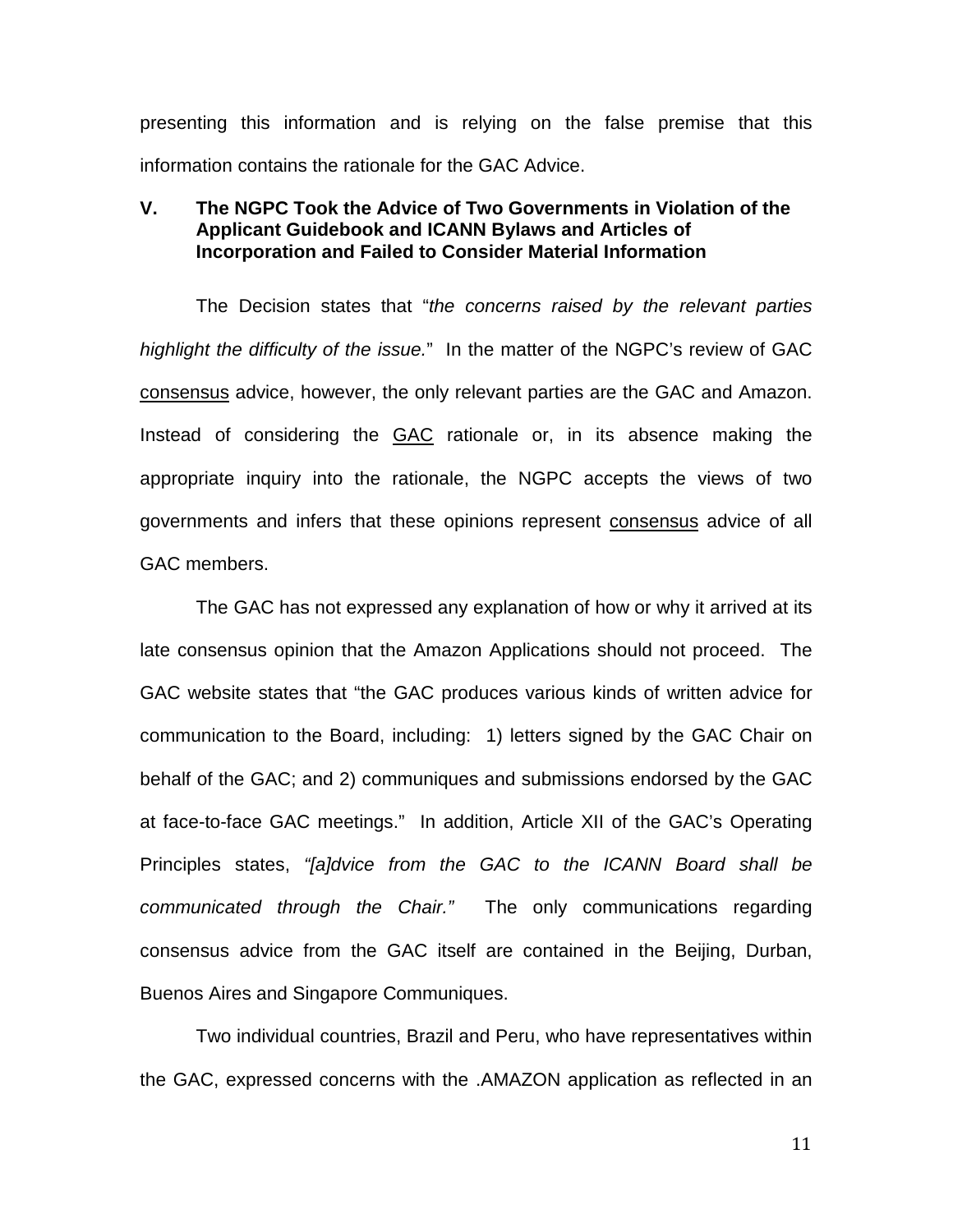Early Warning (**Annex 3**). No Early Warning was expressed in relation to .アマ  $\check{y}$  or . $\mathbb{Z}$ 马逊. But as noted above, an Early Warning represents only notice to an Applicant that a government may have concerns with a particular application – nothing more.

In addition, the NGPC also considered and relied upon letters submitted to the NGPC by representatives of the Governments of Brazil and Peru, at least one of which misstates the facts (*infra*).

Similarly, on April 7, 2014 the NGPC sent both Amazon and the GAC a copy of M. Jerome Passa's Expert Report for comment. The NGPC specifically asks the GAC and Amazon to provide comment on the report for the NGPC deliberations. The GAC did not provide comment, however both representatives from Brazil and Peru submitted correspondence on behalf of their individual governments. The opinions of the two governments – again, as opposed to the opinion of ICANN's GAC – were considered in this process. Amazon's response was not considered (infra).

This begs the question why, if the NGPC is to consider the submissions by individual third-parties, it did not seek out the opinions of other governments (infra) or take into account the volume of public comments made to the Board in Durban in opposition to the GAC Advice? These comments represent many individuals, organizations, business interests, stakeholder groups, and others in opposition to the GAC Advice on the Applications. (**Annex 4**) Nothing in the Decision suggests the NGPC considered comments submitted to the Board by the ICANN Community as part of ICANN's formal comment process.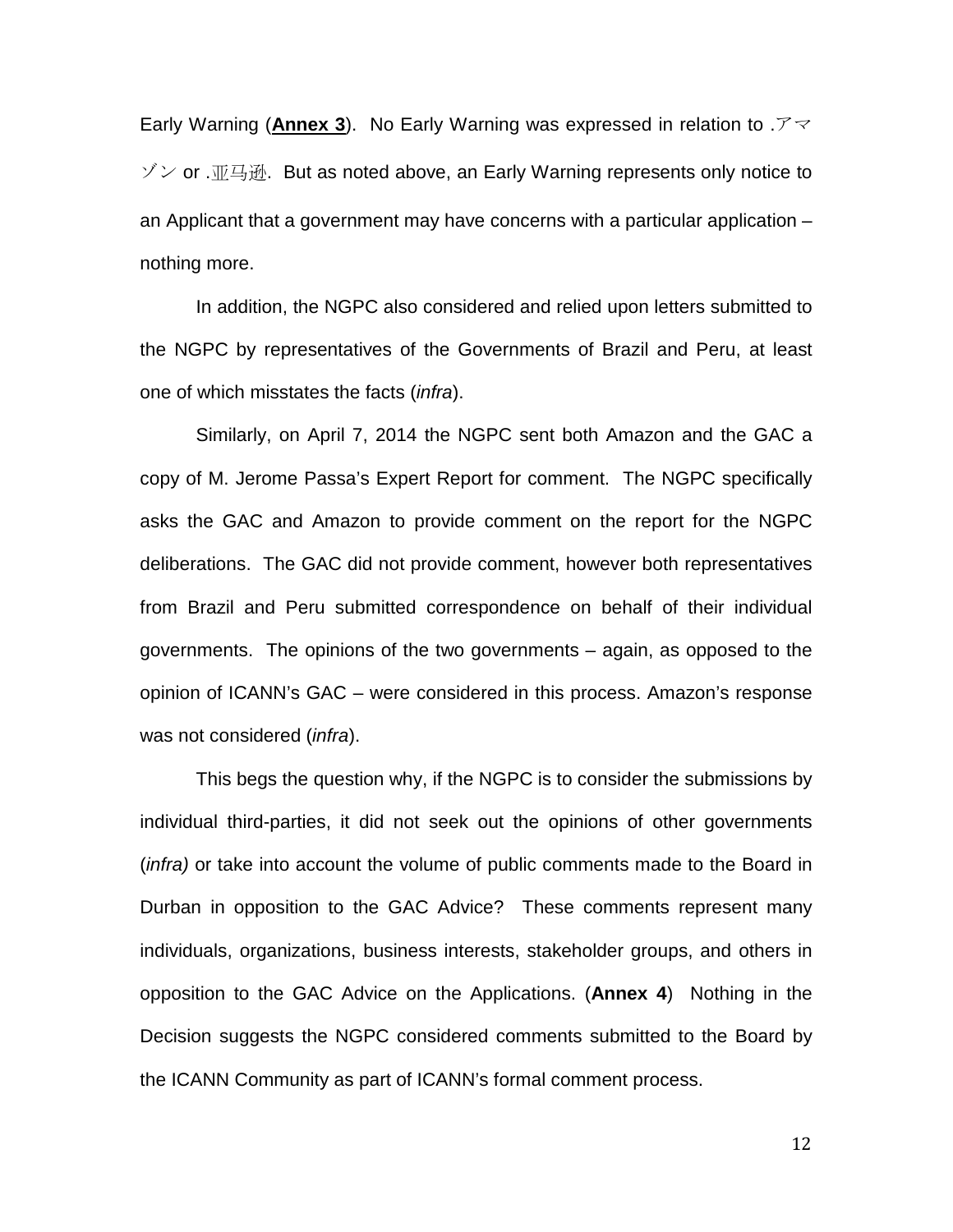As set forth in detail in Amazon's GAC Advice Response, the Governments of Brazil and Peru had the opportunity to make their individual case against Amazon's Applications through the proper channel set forth in the AGB, which was to file a Community Objection against the Applications (as the Government of Argentina did with .PATAGONIA). Brazil and Peru chose not to file an objection, but instead the NGPC has allowed Brazil and Peru to file a de facto objection that is clearly not allowed by the AGB and which is not based on objective criteria. In fact, it is not based on any criteria at all. This denied Amazon the benefit of an independent panelist's review of the Governments claims, as provided for in the AGB and in violation of GNSO and Board approved policy. Had Brazil or Peru chosen to object to the Amazon Applications on the basis of the AGB criteria, such objection would have failed, as is shown by the independent panelist's rejection of the Community Objection in ICC Decision Case No. Exp/396/ICANN/13 (infra).

#### **VI. The NGPC Relied on False and Inaccurate Material Information**

The NGPC considered letters submitted to the NGPC by representatives of the Governments of Brazil and Peru. These letters do not represent the consensus opinion of the GAC, but rather the opinion of two Governments in particular. The letter dated April, 11 2014 from Mr. Fernando Rojas Samanéz (Vice Minister of Foreign Affairs, Peru) – which the NGPC indicates was considered as part of the NGPC's deliberations – even misstates the existence of the term 'Amazon on the ISO-3166 lists'. It states (**Annex 5**):

"4. The Durban communique voices the opinion of the community of countries that integrate the ICANN. Such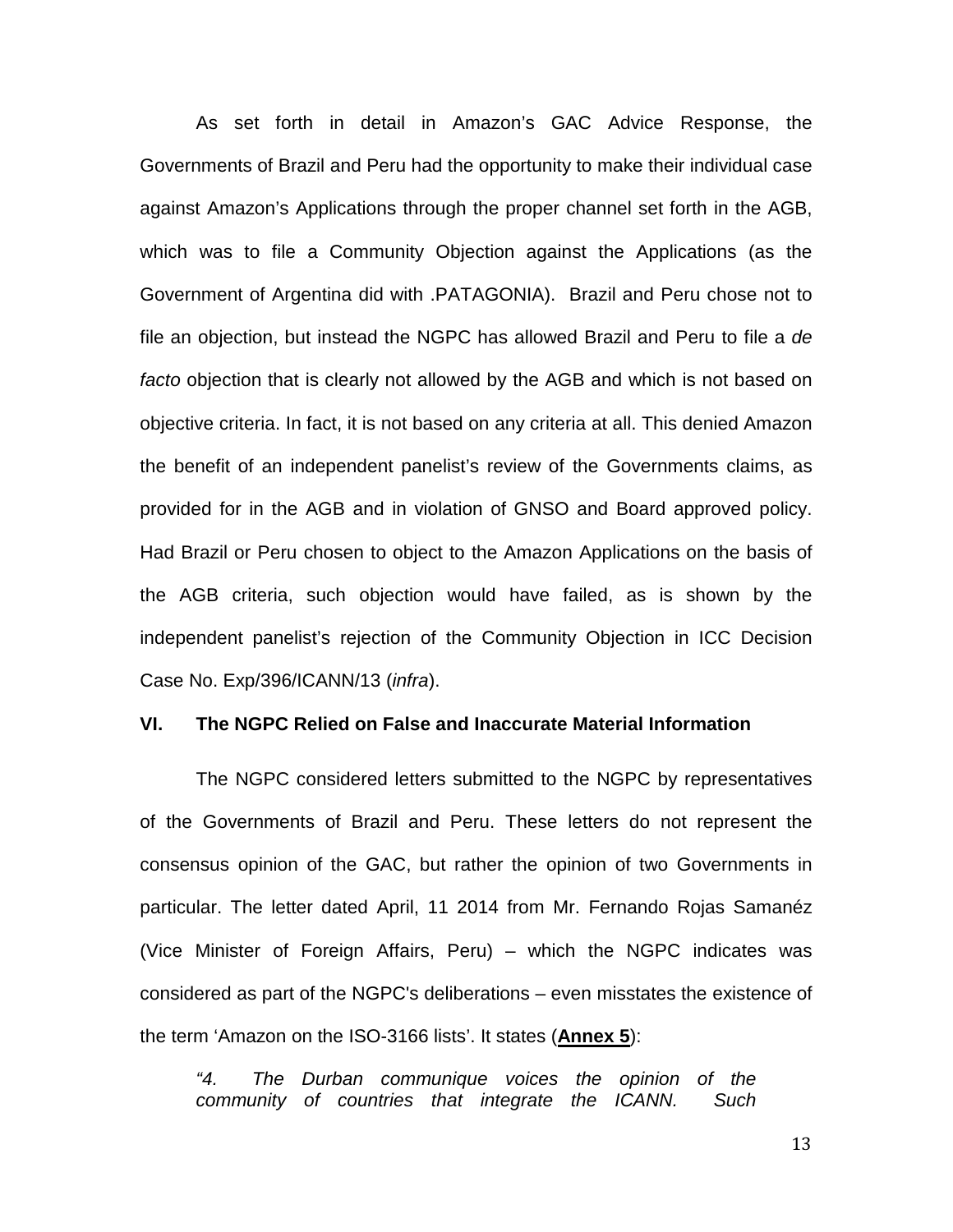communique reiterates the rights of the countries to intervene in claims that include words that represent a geographical location of their own – **which by the way in this case, is recognized by ISO codification** – in particular when such terms evoque strategic, historical and cultural values for the eight countries of the Amazon basin and their people."

None of the applied for strings in the Amazon Applications are recognized by relevant ISO codification. (The GAC representative for Peru made a similar misstatement before the GAC vote in Durban. "[Amazon] has been allotted the three-digit code number. So it is in that 3166-2 list." (http://durban47.icann.org/meetings/durban2013/transcript-gac-plenary-16jul13 en.pdf).) In addition, and as demonstrated again below, the Durban communiqué does not "voice the opinion of the community of countries that integrate the ICANN".

As a result, the abovementioned letter contains false and inaccurate information. It misleads its readers as to the content of relevant ISO codification.

The NGPC states that it has considered this letter, but failed to identify any false and inaccurate information contained in this letter. In conclusion, the NGPC relied on false and inaccurate information in making its Decision. This is an express ground for reconsideration under Article IV(2)(c) of the Bylaws.

**VII. The NGPC Failed to Consider Material Information From the US Government** 

The NGPC failed to consider material information provided by the United States Government. In its July 2013 statement on the decision to remain neutral in the GAC deliberations on the Applications, the United States Government states: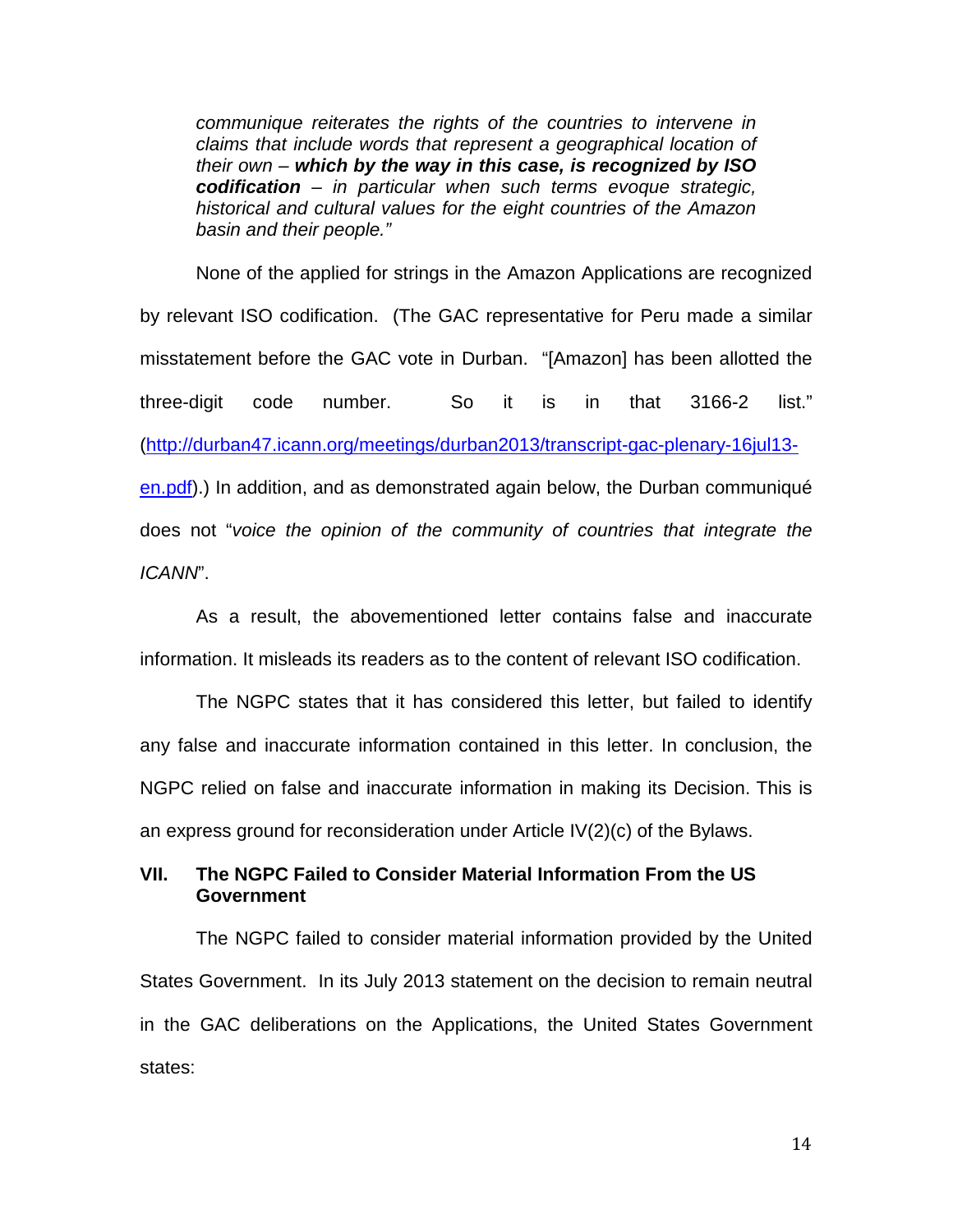"The United States affirms our support for the free flow of information and freedom of expression and does not view sovereignty as a valid basis for objecting to the use of terms, and we have concerns about the effect of such claims on the integrity of the process. We considered that the GAC was of the same mind when it accepted ICANN's definition of geographic names in February 2011 and agreed that any potential confusion with a geographic name could be mitigated through agreement between the applicant and the concerned government. In addition, the United States is not aware of an international consensus that recognizes inherent governmental rights in geographic terms." (**Annex 6**)

The Statement goes on to note that the rules found in the AGB do not "specifically prohibit or condition" strings such as Amazon's. (**Annex 6**)

Nothing in the United States Government's statement implies that the United States agreed to GAC Consensus Advice based on its concerns that the Applications would harm the public interest, as the NGPC suggests was the GAC rationale based on the Early Warning. Quite the contrary, the United States Government suggests the pending GAC Advice may in fact result in limitations on free expression.

The statement from the U.S. Government calls into direct question the belief that the Durban Advice is clearly representative of the consensus adoption by the entire GAC of the opinion set forth by Brazil and Peru in its Early Warning or follow-up correspondence. The letter infers, instead, that the GAC process is being used to create rights in government otherwise unsupported by international law. This statement should raise additional concerns by the NGPC that the GAC Advice – even if, for sake of argument, it should be given a "strong presumption" – in fact violates ICANN's Bylaws and Articles of Incorporation. In addition, this statement makes clear that any GAC consensus advice was not based on strict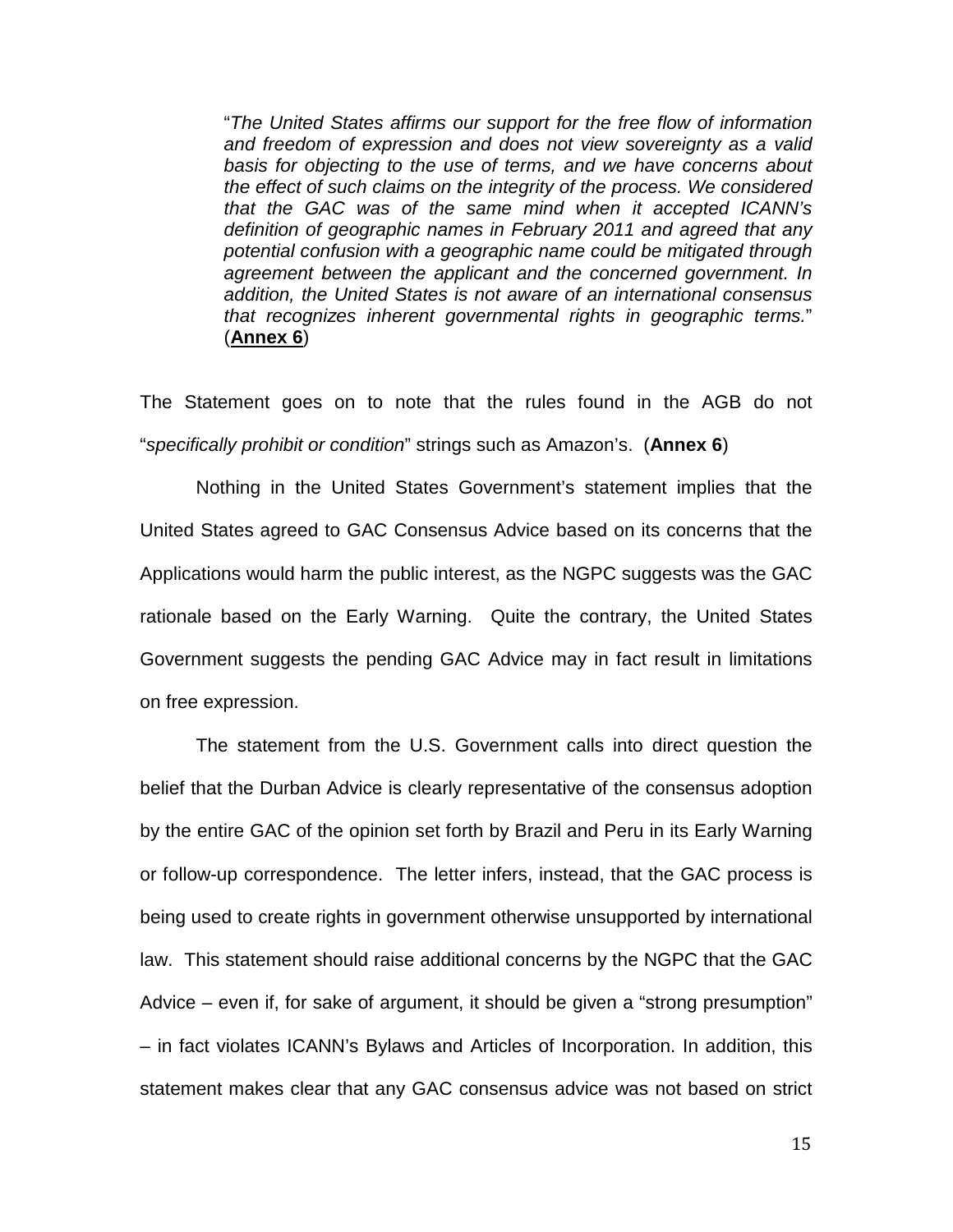agreement with the opinions of Brazil and Peru on why the Applications should or should not be allowed to proceed. The NGPC failed to conduct an inquiry as to how and why the GAC arrived at consensus advice, which would allow the NGPC to make an informed determination as to whether or not the GAC advice is "exceptional" as required by the AGB.

#### **VIII. The NGPC Failed to Consider the Expert Determination in ICC Decision Case No. Exp/396/ICANN/13**

Despite awareness that the Community Objection process is the appropriate avenue designated by ICANN for individual governments wanting to contest geographic terms not included in the Applicant Guidebook, no representative from Brazil or Peru (or any of the other Amazonia region countries, the OTCA or any other country) filed a Community Objection. Instead, a third party – the "Independent Objector" (the 'IO', who represented the Government of Peru at the time he was contracted with by ICANN) – filed a Community Objection on behalf of the region.

The Expert Panelist assigned to make a determination in this case rejected the IO's objection in ICC Decision Case No. Exp/396/ICANN/13 (the 'Expert Determination') and inter alia considered that "'Amazon' has been used as a brand, trademark and domain name for nearly two decades also in the States arguably forming part of the Amazon Community. It is even registered in those States. There is no evidence, or even allegation, that this has caused any harm to the Amazon Community's interest, or has led to a loss of reputation linked to the name of the region or community or to any other form of damage" (**Annex 7**, para. 102). The Expert considered that "there is no evidence either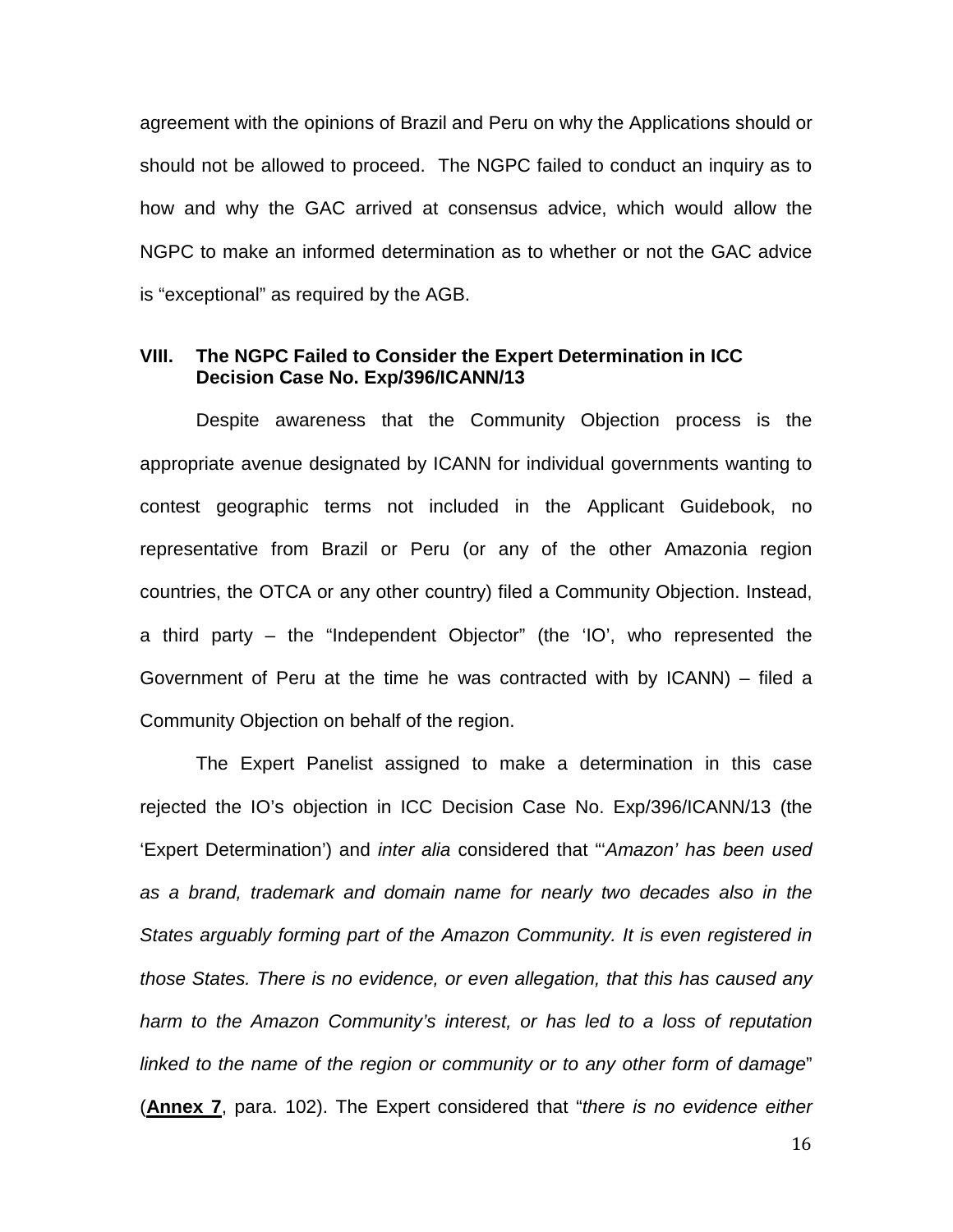that internet users will be incapable of appreciating the difference between the Amazon group and its activities and the Amazon River and the Amazon Community, or that Amazonia and its specificities and importance for the world will be removed from public consciousness, with the dire consequences emphasized by the IO. Were a dedicated gTLD considered essential for the interests of the Amazon Community, other equally evocative strings would presumably be available. '.Amazonia' springs to mind" (**Annex 7**, para. 103). Amazon has made it clear that it would not object to the strings .AMAZONIA, .AMAZONAS or .AMAZONICA.

The NGPC's Decision, however, did not consider the Expert Determination and fails to consider that: 1) the GAC was involved in a community-derived process and resulting policy that provided the specific avenue of a filing of a Community Objection for individual governments and/or interested parties to address localized concerns with applied-for strings that did not require government support; 2) the Brazilian and Peruvian Governments chose not to raise a Community Objection against the Amazon Applications, which did not require government support; and 3) such Community Objection would have been deemed to fail if they did, since the criteria for objecting would not have been met, as is demonstrated by the Expert Determination.

This is all material information – directly rebutting the claims made by the Governments of Brazil and Peru upon which the NGPC relies – that was disregarded by the NGPC in reaching its Decision despite being available to it.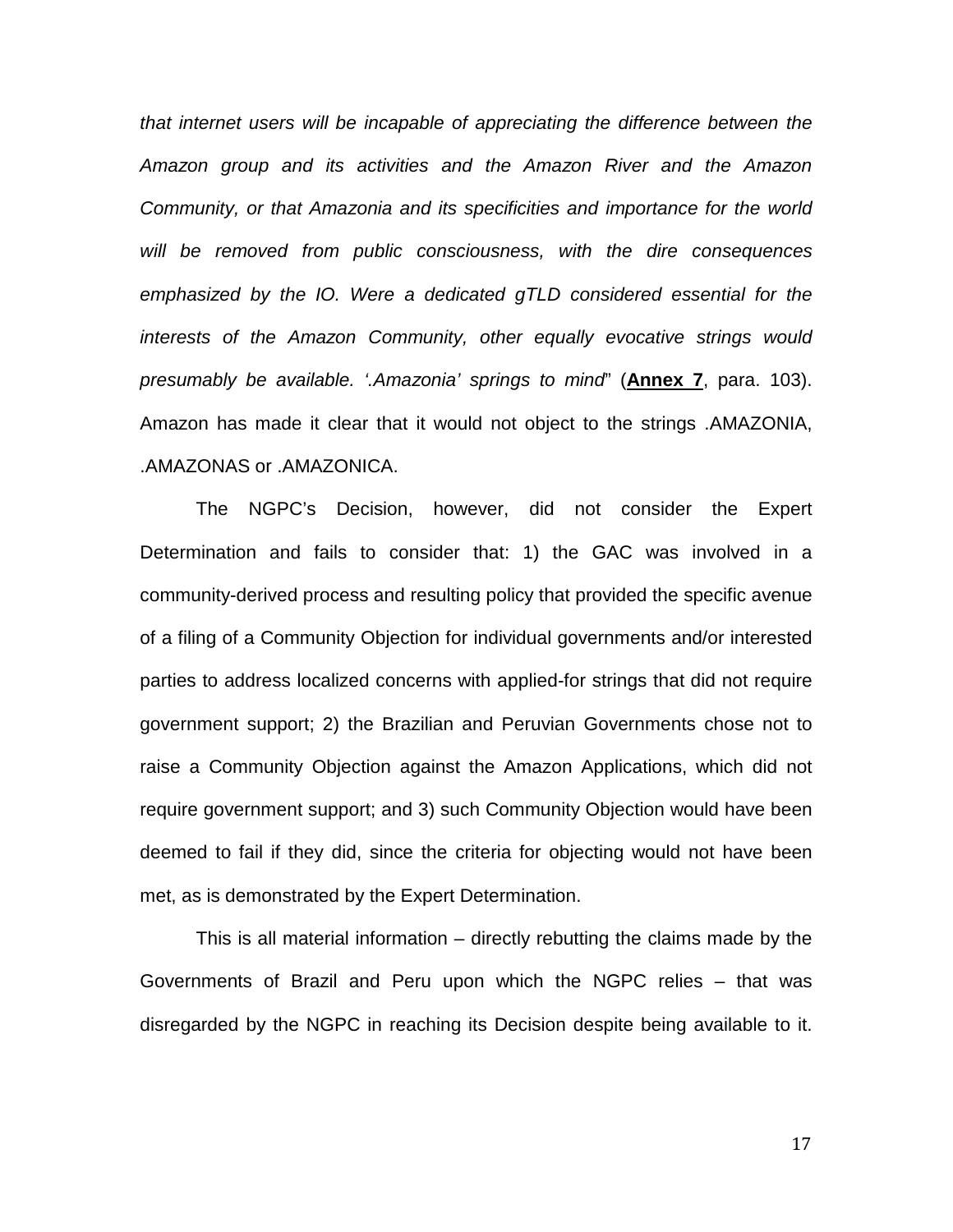The Expert Determination shows that there was no reason for the NGPC to accept the GAC Advice and all reason to reject the GAC Advice.

#### **IX. The NGPC Failed to Consider the Expert Report and the Request for Additional Studies**

ICANN commissioned a single legal opinion by an independent third party expert, M. Jérôme Passa ('Expert Report') (**Annex 8**).

The NGPC states that it has considered the Expert Report. However, the NGPC fails to address how it took the Expert Report into account in reaching its Decision. In addition, the NGPC failed to consider Amazon's request for additional studies.

On April 7, 2014, ICANN provided the Expert Report to Amazon and noted that "it welcomed any additional information that the parties believed to be relevant to the NGPC in making its final decision on the [GAC Advice]" (**Annex 1**). In a letter dated April 14, 2014 from Amazon's Vice President, Intellectual Property, M. Scott Hayden, Amazon raised the issue that the Expert Report was limited in scope, as it only dealt with legal principles of intellectual property. The Expert Report did not address the other principles of international law raised by Amazon in its Response to the GAC's Durban Advice nor the fundamental principles of ICANN's Bylaws and Articles of Incorporation that require ICANN – and the GAC, which was created by and operates under these governing documents – to follow its policies in accordance with relevant international law.

Of particular concern to Amazon is ICANN Staff's apparent instructions to the Independent Expert to address only whether under intellectual property laws, governments could claim legally recognized sovereign or geographic rights in the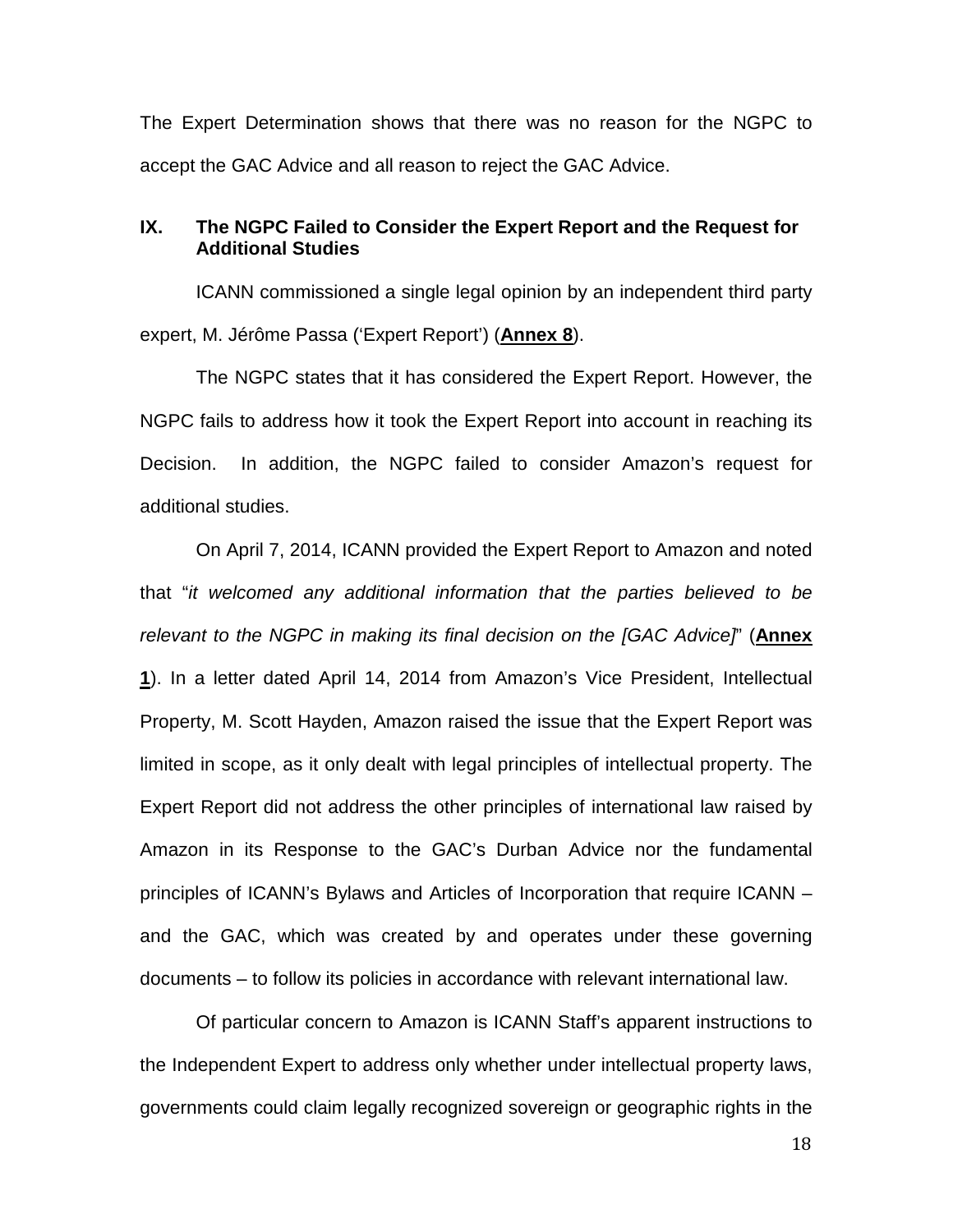term 'Amazon' or whether ICANN was 'obliged' to grant .AMAZON based on preexisting trademark registrations. These are not, however, the questions Amazon requested ICANN seek independent advice on (nor are they the claims made by Amazon). The real question is whether, by accepting the GAC advice, which is not rooted in any existing law, ICANN would be violating either national international law.

Despite Amazon's requests that ICANN conduct this analysis, there are no indications that ICANN even considered commissioning additional studies to analyze the other relevant principles of international law raised by Amazon. To the contrary, the fact that ICANN did not act on these requests  $-$  as demonstrated above, in Amazon's response to the GAC Advice (**Annex 9**) and in M. Scott Hayden's letter (**Annex 10**) – shows that ICANN failed to consider this material information and failed to take specific action necessary for it to make a balanced determination on whether or not GAC Advice is in contravention with ICANN's governing documents, including Articles I(2), II(3) and III(1) of ICANN's Bylaws, Article 4 of ICANN's Articles of Incorporation, or Sections 4, 5, 7 and 9.3 of the Affirmation of Commitments.

### **X. The NGPC Failed to Consider Its Fundamental Obligations Under the ICANN Bylaws and Articles of Incorporation**

The Decision does not take Articles I(2), II(3) and III(1) of ICANN's Bylaws, Article 4 of ICANN's Articles of Incorporation, or Sections 4, 5, 7 and 9.3 of the Affirmation of Commitments into account. In addition, and as evidenced by each of Amazon's responses in this matter, the failure of the Board to reject GAC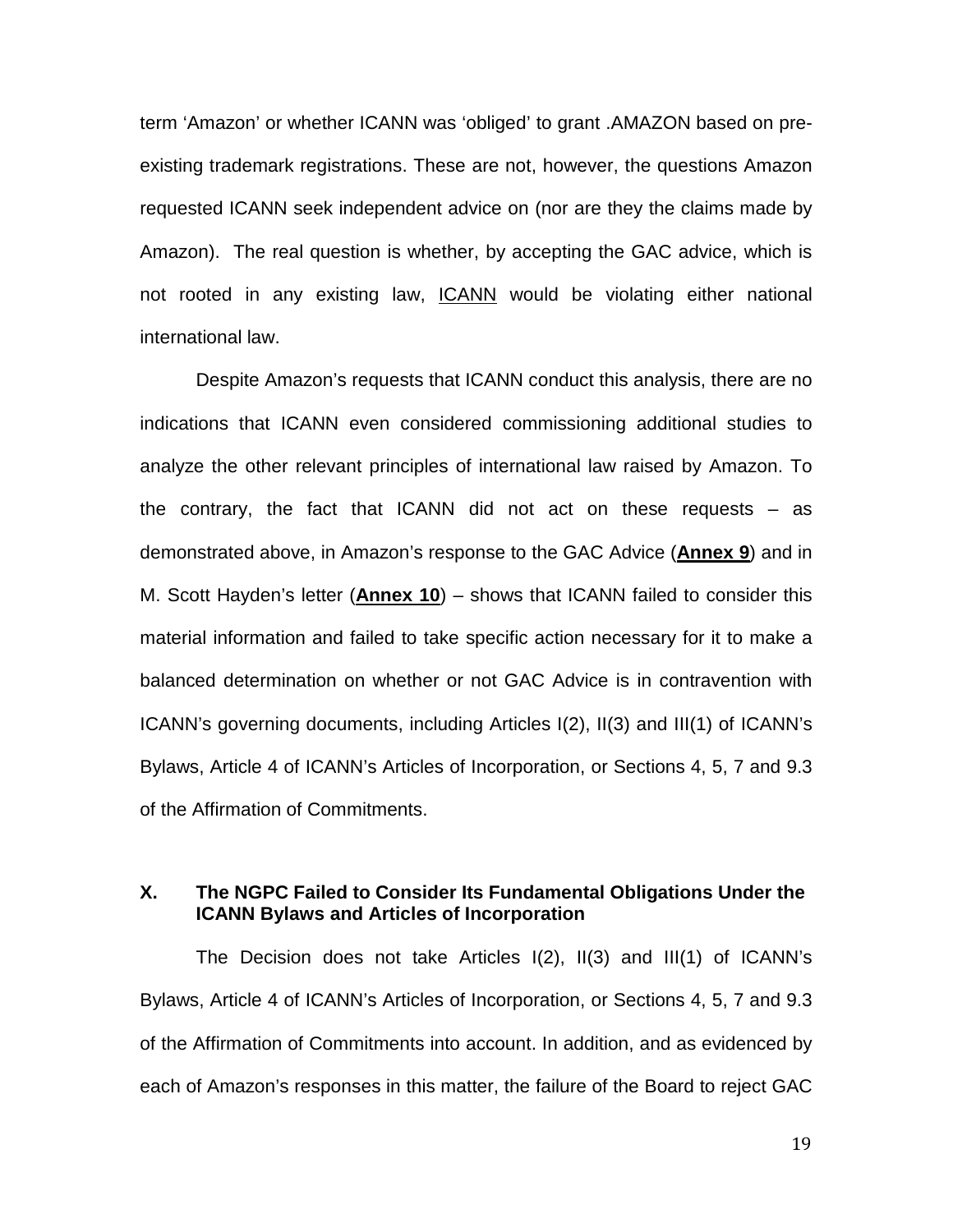Advice violates GNSO policy that (1) all new gTLD registry applicants should be evaluated against transparent and predictable criteria, fully available to applicants prior to the submission of applications (Council Policy Recommendation 1); and (2) there must be a clear and pre-published application process using objective and measurable criteria (Council Policy Recommendation 9).

By way of example, the AGB is clear about what types of strings are blocked and/or require government approval to proceed. The AGB does not give the Board and/or the GAC carte blanche discretion – without a legitimate reason – to override this GNSO created policy. Among the factors cited to in the Decision is the Early Warning's claim that one of the Applications "matches part of the name, in English, of the 'Amazon Cooperation Treaty Organization', an international organization[.]" The AGB does not, however, give the NGPC or the Board the right to object to an applied for string because it represents part of the name of an international organization in any language.

Under this logic, the GAC could reject an application for .UNITED because the word "united" is found in the trade name of the United Nations. The GAC could similarly reject .VERMELHO or .RED because the word "red" is contained in the trade name of the 'Red Cross'. If the NGPC accepts this argument as legitimate, as it appears to have accepted in its Decision, the NGPC is in clear violation of ICANN's governing documents and GNSO-created policy.

Compliance with ICANN's obligations under its Bylaws and Articles of Incorporation cannot be seen as 'not significant' or as information that is 'not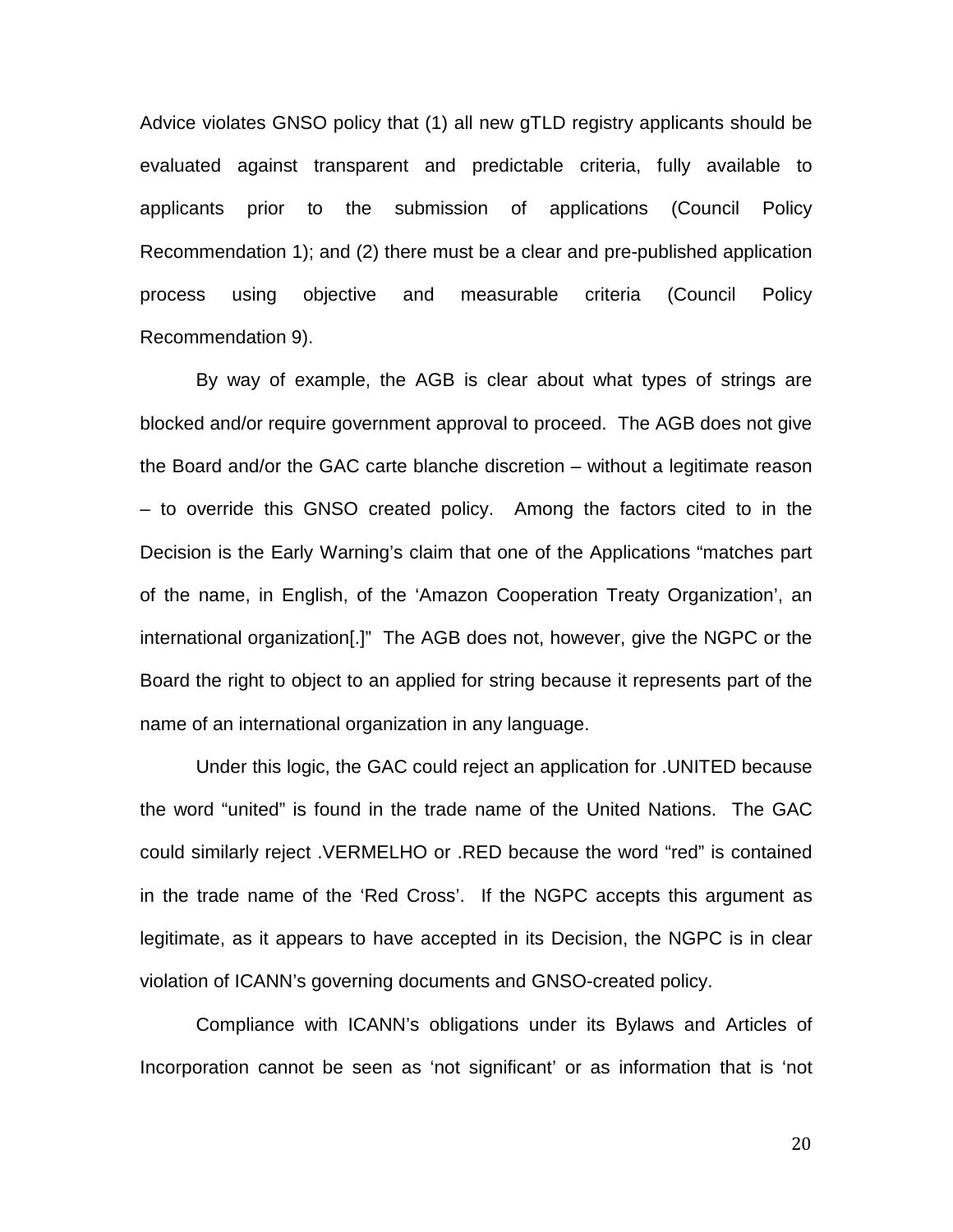material'. If the NGPC wishes to revise the AGB, it should have suspended all applications and opened the consensus building process again to prevent these principles from being violated. At a minimum, the NGPC should have sought comment from the GNSO as to whether or not the changes proposed by the untimely GAC Advice are in violation of GNSO Policy as claimed by Amazon in its many filings. Such action is not unknown to the NGPC, which sought this very input from the GNSO in connection with the unrelated Specification 13 as recently as March 2014. The NGPC should not consider its obligation to the GNSO, or the GNSO's role, as discretionary.

#### **XI. The NGPC Failed to Consider the Fiscal Implications of Its Decision**

The NGPC states there are no foreseen fiscal impacts to ICANN associated with its Decision. As stated above, however, the NGPC (1) failed to conduct an investigation into the question of whether or not ICANN violates national and/or international law by refusing the Amazon Applications; (2) failed to conduct itself in a transparent and accountable manner, as required by its Affirmation of Commitments, Bylaws, and Articles of Incorporation; and (3) made a Decision after ignoring available material information, mistakenly relied on correspondence from interested third-parties as equivalent to the GAC, and failed to conduct a thorough review of and inquiry into the "international legal and policy principles" consensus GAC advice is supposedly based upon.

Should it be determined that the Decision in fact violates various national and international laws, the costs of defending an action (whether through the Independent Review Process or through U.S. courts) will have significant fiscal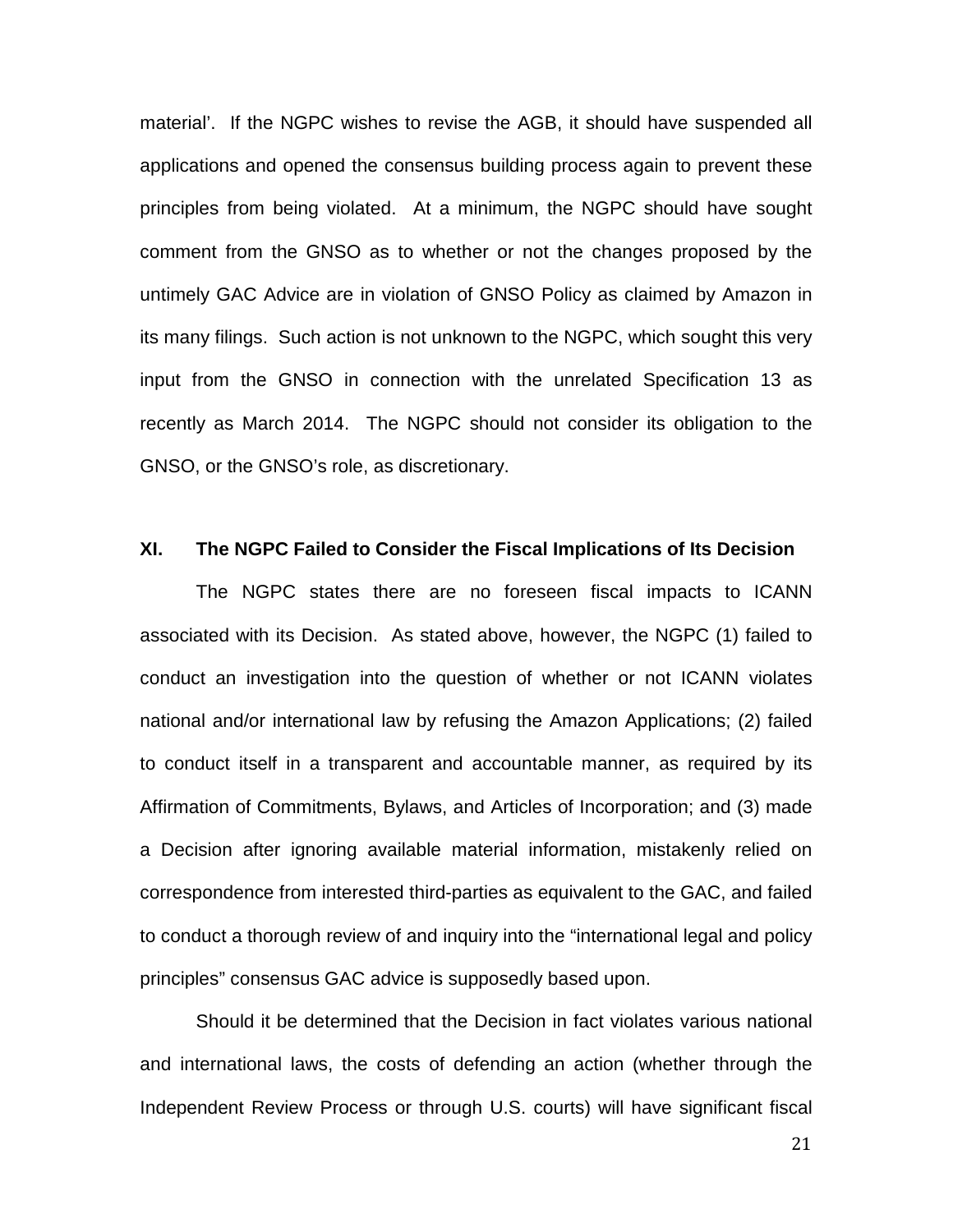impacts on ICANN, not to mention the impact on ICANN's reputation as a neutral, transparent, and accountable multi-stakeholder organization. The NGPC failed to make the appropriate inquiry into the fiscal impact of its decision.

# **9. What are you asking ICANN to do now?**

(Describe the specific steps you are asking ICANN to take. For example, should the action be reversed, cancelled or modified? If modified, how should it be modified?)

Amazon asks ICANN to reverse Resolution 2014.05.14.NG03, to direct the NGPC to reject the GAC advice identified in the GAC Register of Advice as 2013-07-18-Obj-Amazon, and to direct the President and CEO, or his designee, that the applications for .AMAZON (application number 1-1315-58086) and related IDNs in Japanese (application number 1-1318-83995) and Chinese (application number 1-1318-5591) filed by Amazon EU S.à r.l. should proceed.

# **10. Please state specifically the grounds under which you have the**

# **standing and the right to assert this Request for Reconsideration, and the**

# **grounds or justifications that support your request.**

(Include in this discussion how the action or inaction complained of has resulted in material harm and adverse impact. To demonstrate material harm and adverse impact, Requester must be able to demonstrate well-known requirements: there must be a loss or injury suffered (financial or non-financial) that is a directly and causally connected to the Board or staff action or inaction that is the basis of the Request for Reconsideration. The requestor must be able to set out the loss or injury and the direct nature of that harm in specific and particular details. The relief requested from the BGC must be capable of reversing the harm alleged by Requester. Injury or harm caused by third parties as a result of acting in line with the Board's decision is not a sufficient ground for reconsideration. Similarly, injury or harm that is only of a sufficient magnitude because it was exacerbated by the actions of a third party is also not a sufficient ground for reconsideration.)

# **I. The NGPC Failure to Consider Material Information Harmed Amazon**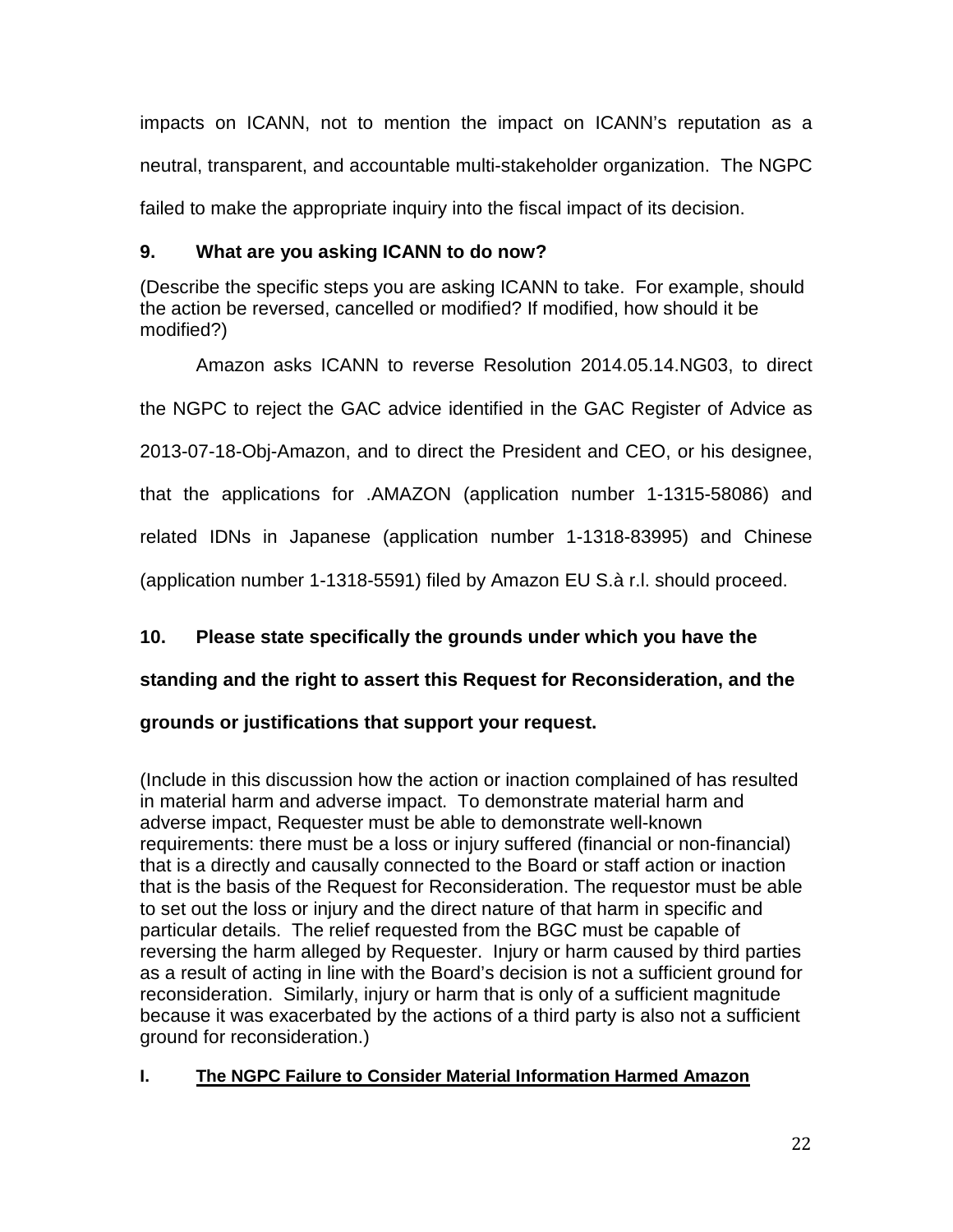As demonstrated above, the NGPC failed to consider material information, including fundamental principles of International law and of ICANN's own Bylaws and Articles of Incorporation. ICANN also failed to make a fair application of its own policies, developed through years of multistakeholder-created consensus.

ICANN not only failed to consider material information, ICANN's failure resulted in (1) the NGPC adopting a resolution that violates the abovementioned fundamental principles, (2) creates disparate treatment without any justified cause, and (3) directly harms Amazon.

Indeed, Amazon has made its investment in the gTLD program with a view to acquire and operate the gTLDs identified in the Amazon Applications. These investments were made because Amazon believes the operation of these gTLDs will allow Amazon to better communicate with the Internet user and to benefit from the opportunities that a proprietary brand TLD gives to Amazon. The Decision does not allow Amazon to proceed with its applications for strings that reflect its globally protected trade name and trademarks. The Decision blocks the applications for strings otherwise permitted for registration by ICANN's policy as outlined in the Applicant Guidebook. In addition, Amazon has invested significant time and effort in defending the Amazon Applications against unreasoned GAC Advice, which asks the Board to supersede the community-derived process and policy in contravention with ICANN's Bylaws and Articles of Incorporation. As a result of this GAC Advice, the Amazon Applications have suffered unnecessary delays and are currently experiencing further delays because of the Decision.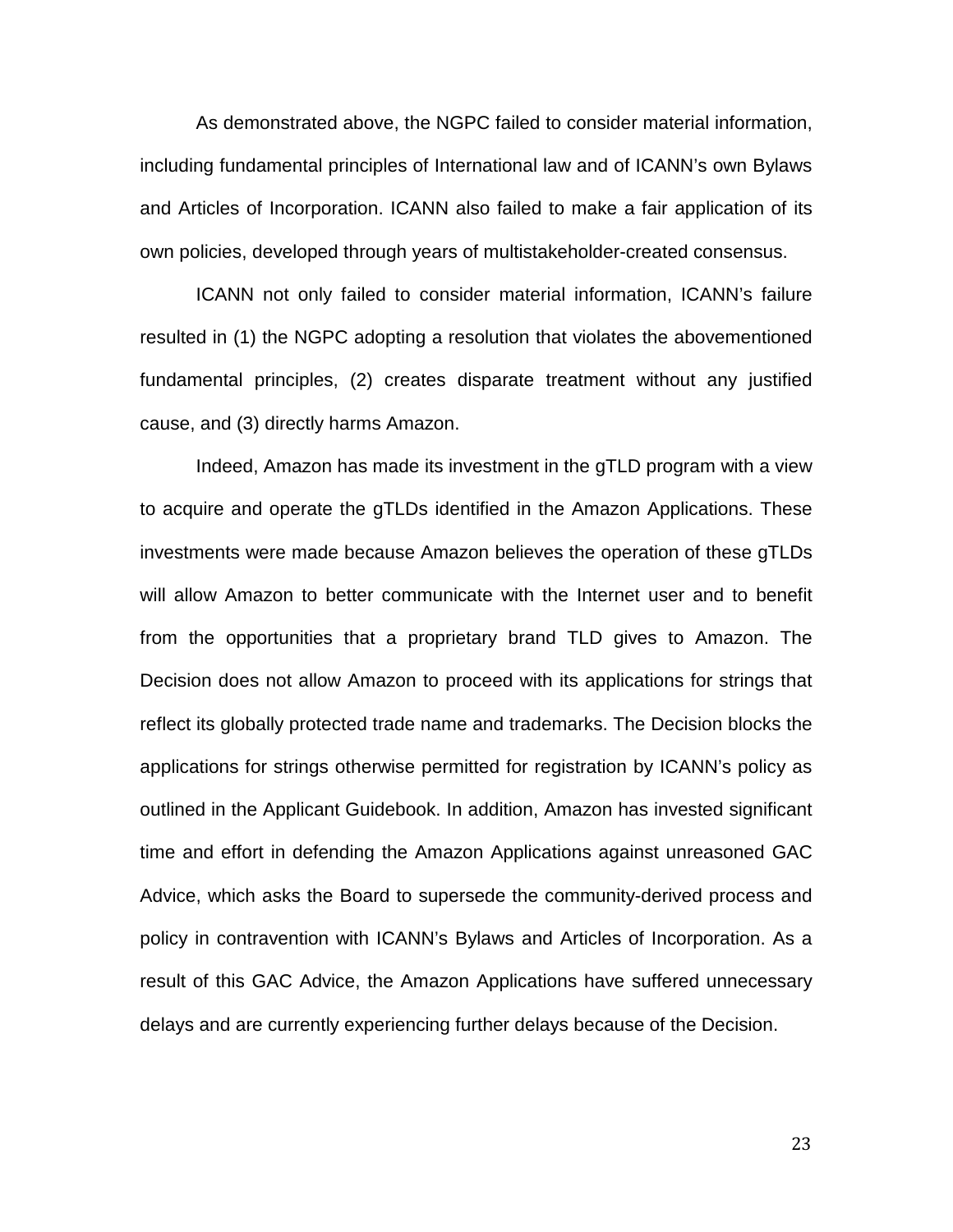## **II. The requested relief reverses most of the harm**

Although the requested relief in this Reconsideration Request does not compensate for the lost time and effort, it reverses most of the harm in that the relief allows Amazon to proceed with operating safe and secure gTLDs, using the trademark and trade name users trust and recognize due to the goodwill Amazon

has created in the online space, for the benefit of its consumers globally.

## **11. Are you bringing this Reconsideration Request on behalf of multiple persons or entities? (Check one)**

\_\_\_\_ Yes

 $X$  No

**11a. If yes, Is the causal connection between the circumstances of the Reconsideration Request and the harm the same for all of the complaining parties? Explain.** 

## **Do you have any documents you want to provide to ICANN?**

If you do, please attach those documents to the email forwarding this request. Note that all documents provided, including this Request, will be publicly posted at http://www.icann.org/en/committees/board-governance/requests-forreconsideration-en.htm.

- 1. NGPC Resolution 2014.05.14.NG03
- 2. Communication on May 16, 2014 by ICANN indicating the timestamp of the publication of NGPC Resolution 2014.05.14.NG03
- 3. GAC Early Warning by the GAC representative of Peru and the GAC representative of Brazil
- 4. Examples of public comments made to the Board in Durban in opposition to the GAC Advice
- 5. Letter dated April 11, 2014 from Mr. Fernando Rojas Samanéz (Vice Minister of Foreign Affairs, Peru)
- 6. U.S. Statement on Geographic Names in Advance of ICANN Durban Meeting, July 2013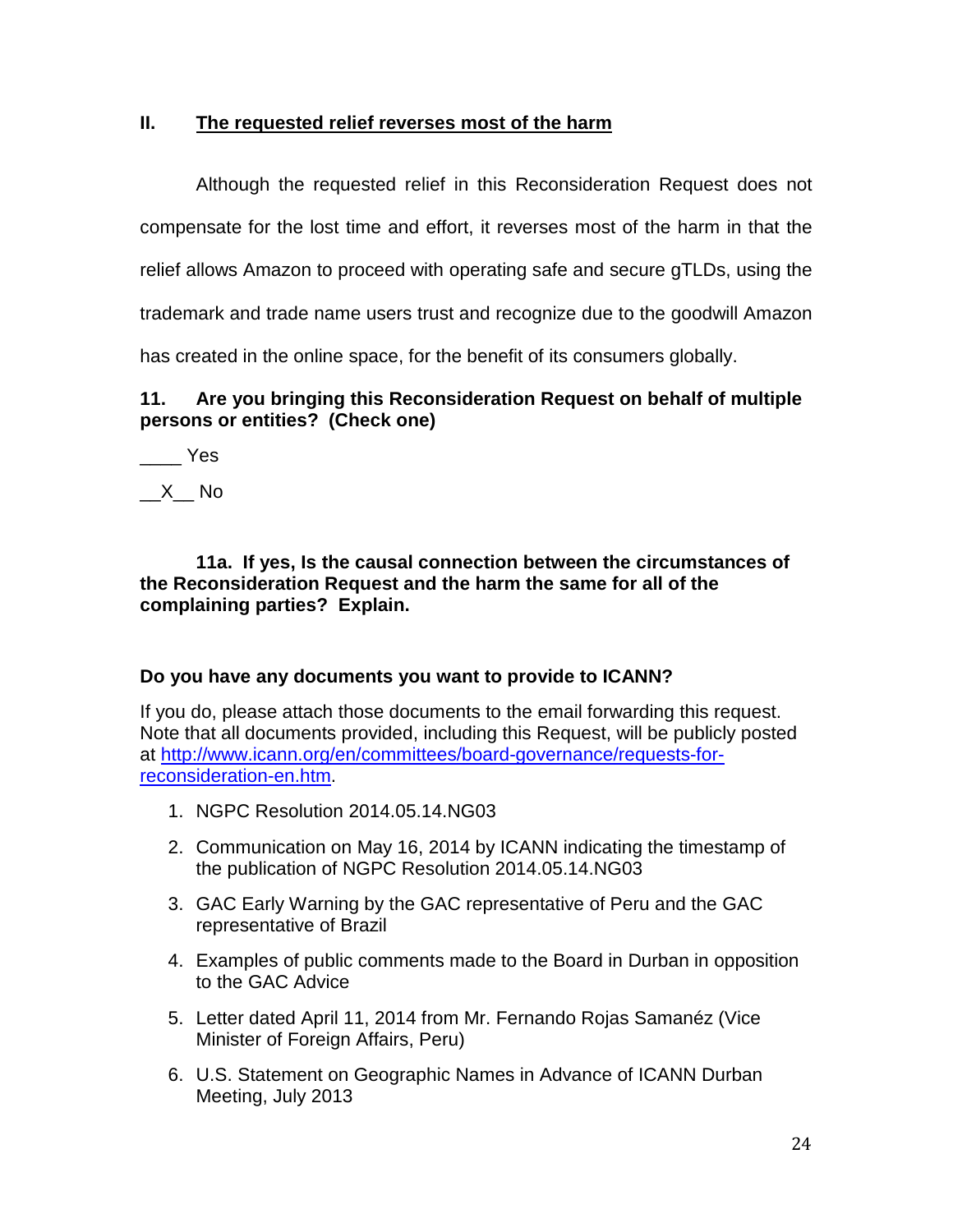- 7. ICC Decision Case No. Exp/396/ICANN/13
- 8. Legal opinion by M. Jérôme Passa
- 9. Amazon's GAC Advice Response
- 10. Letter dated April 14, 2014 from M. Scott Hayden

## **Terms and Conditions for Submission of Reconsideration Requests**

The Board Governance Committee has the ability to consolidate the consideration of Reconsideration Requests if the issues stated within are sufficiently similar.

The Board Governance Committee may dismiss Reconsideration Requests that are querulous or vexatious.

Hearings are not required in the Reconsideration Process, however Requestors may request a hearing. The BGC retains the absolute discretion to determine whether a hearing is appropriate, and to call people before it for a hearing.

The BGC may take a decision on reconsideration of requests relating to staff action/inaction without reference to the full ICANN Board. Whether recommendations will issue to the ICANN Board is within the discretion of the BGC.

The ICANN Board of Director's decision on the BGC's reconsideration recommendation is final and not subject to a reconsideration request.

\_\_\_\_\_\_\_\_\_\_\_\_\_\_\_\_\_\_\_\_\_\_\_\_\_\_\_\_\_\_\_\_\_ \_\_\_\_\_\_\_\_\_\_\_\_\_\_\_\_\_\_\_\_\_

Fej Titillion

May 29, 2014

Signature Date